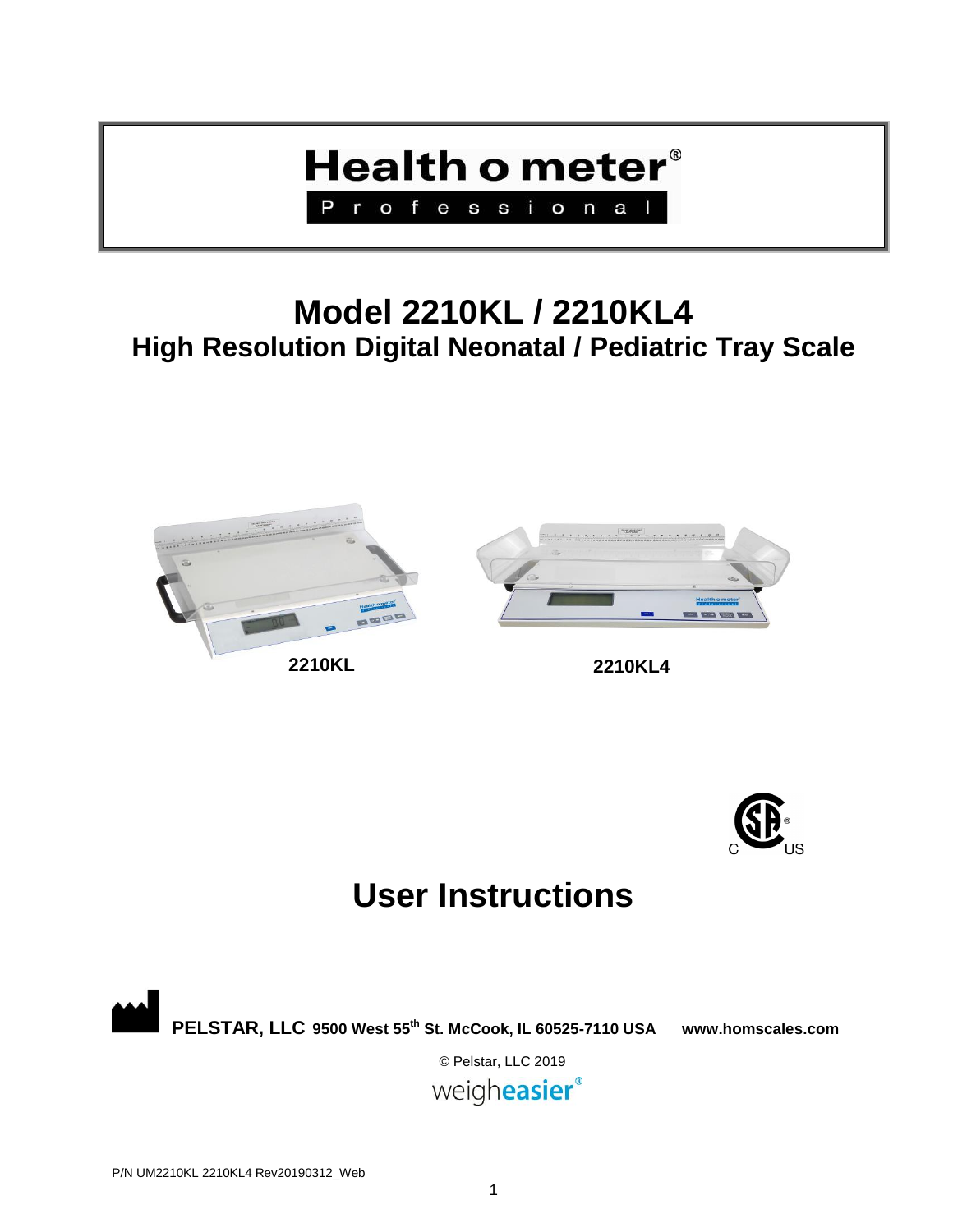# Health o meter®

Professional

Thank you for purchasing this Health o meter® Professional product. Please read this manual carefully, and keep it for easy reference or training.

## **TABLE OF CONTENTS**

### **Note: This scale has been factory calibrated, and does not require calibration prior to use.**

Please register your scale for warranty coverage at: www.homscales.com/product-support/technical-support/product-warranty-registration

> For User Instructions updates and revisions please go to: www.homscales.com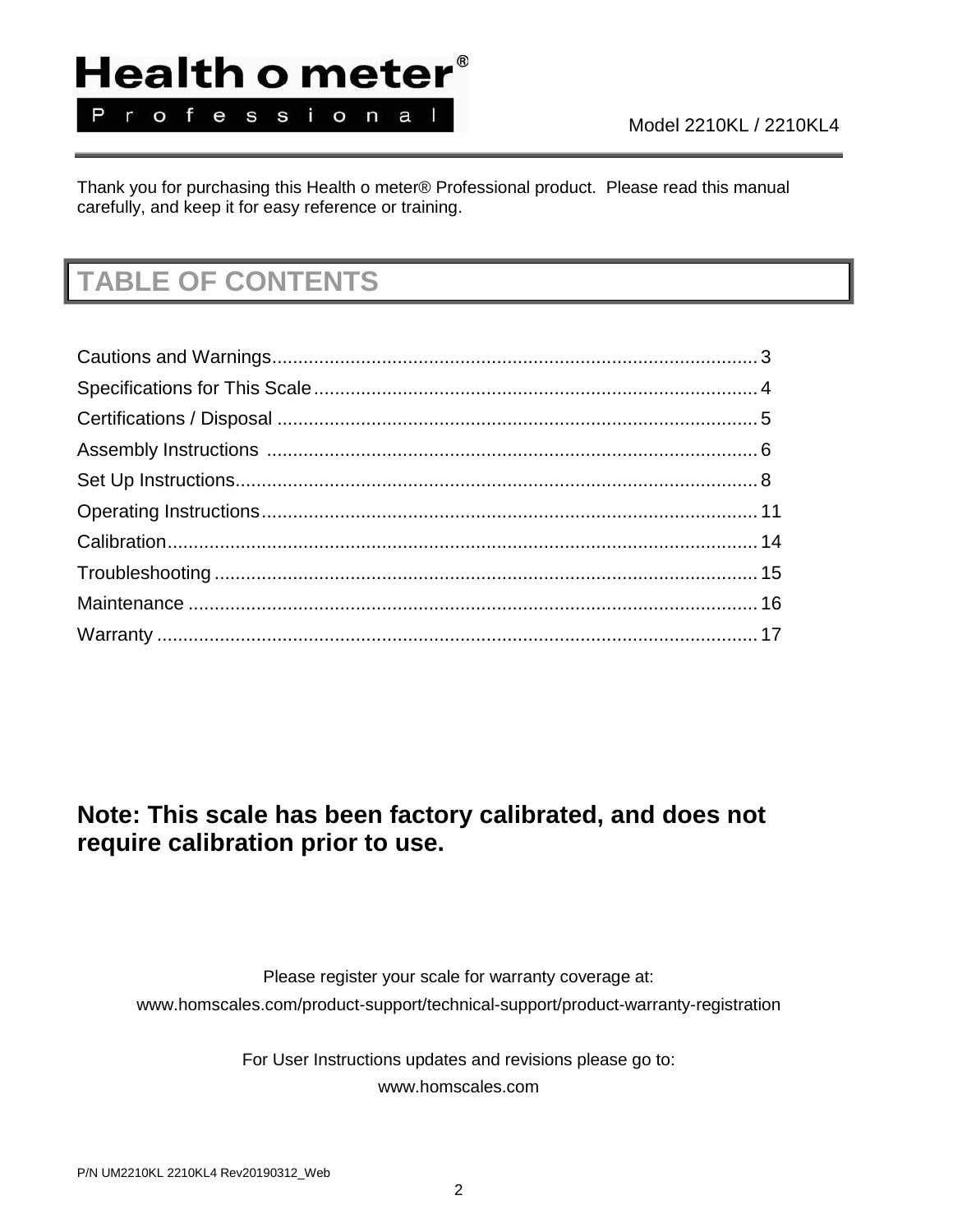## **CAUTIONS AND WARNINGS**

### **INTENDED USE**

This Health o meter® Professional neonatal / pediatric scale is intended to be used in a professional medical environment by trained medical staff. This product was designed to weigh pediatric patients who are safely positioned on the scale tray. Do not modify the product or use it for anything other than its intended purpose.

### **To prevent patient / caregiver injury or damage to your scale, please follow the instructions in this user manual very carefully.**

- Do not exceed the weight capacity specified for this scale.
- For accurate weighing, this scale must be placed on a flat, stable surface.
- For accurate weighing, verify before each use the proper operation according to the procedure described in this manual.
- Do not use in the presence of flammable or explosive materials.
- If the scale becomes damaged, it should not be operated until properly serviced.
- Do not transport the scale with a patient or object on the scale.
- Ensure that the scale does not come in contact with liquids, excessive temperature, or excessive humidity.
- Do not gas sterilize or autoclave the scale.
- Scales contain delicate sensors. Do not bang into doors, walls, etc., as damage may result.

### **Patient Safety**

- This scale is designed for static weighing of patients only. No scale should be used for patient transfer.
- To prevent patient injury, the patient must be attended throughout the entire weighing event.

### **When operating the scale with batteries:**

- If the display indicates low battery, replace the batteries as soon as possible.
- When replacing / inserting batteries, be sure to use all new batteries.

In no event whatsoever shall Pelstar, LLC be liable for damages or injuries arising from or connected with the assembly, use, or misuse of its products.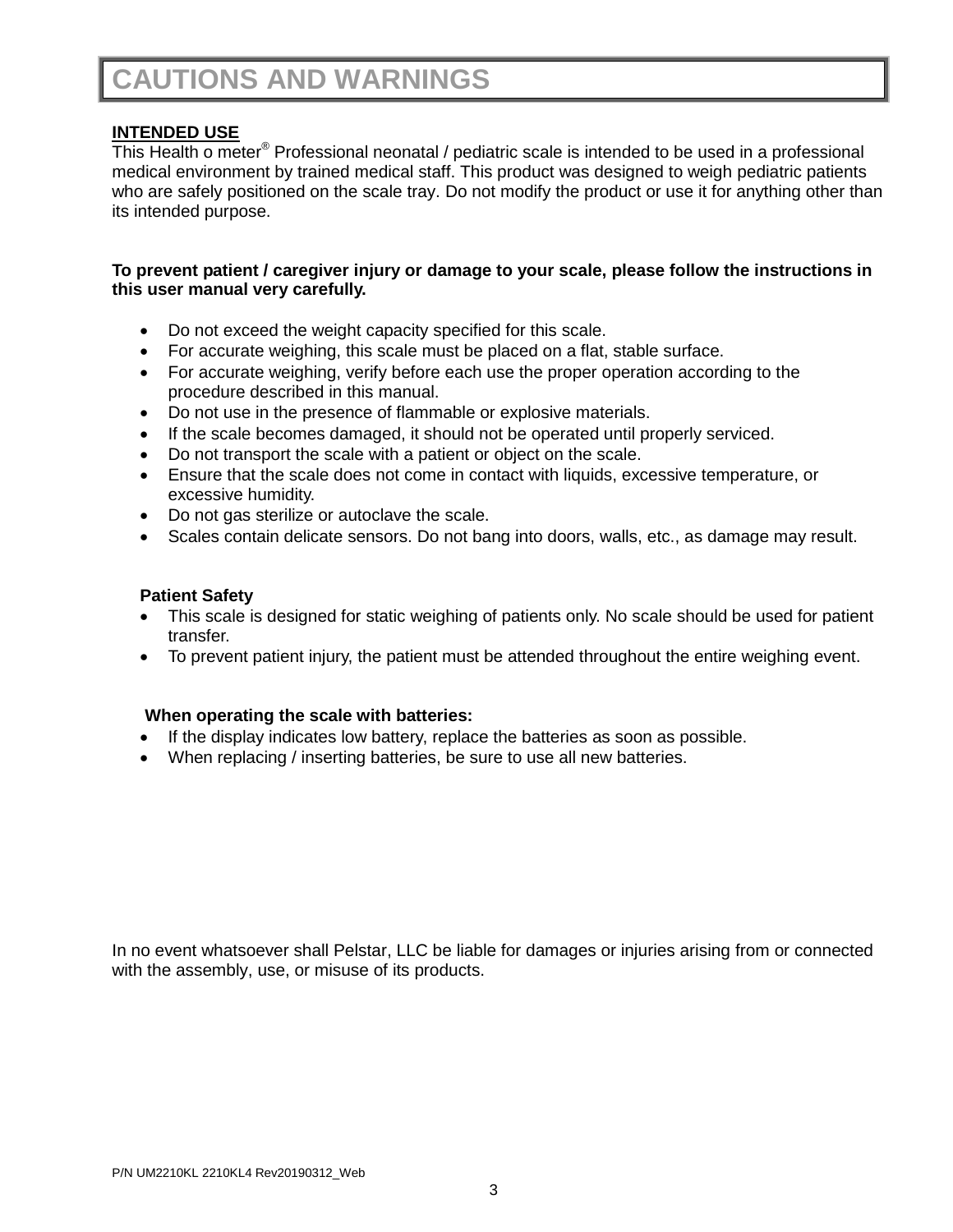### **General**

Health o meter® Professional scales use the most sophisticated microprocessor technology available. Each precision instrument is designed to provide accurate, reliable and repeatable weight measurements, as well as other features that make the weighing process simple, fast and convenient.

In order to achieve satisfactory results, the operator must read this manual thoroughly before using this scale.

If any questions arise regarding this scale or its use, please contact Health o meter® Professional Scales Customer Service at 1-800-815-6615.

| Capacity and Resolution    | 20,000 grams / 20 kg / 45 lb                                                                                                                |                                                                                                                                     |  |
|----------------------------|---------------------------------------------------------------------------------------------------------------------------------------------|-------------------------------------------------------------------------------------------------------------------------------------|--|
|                            | Resolution: 1 g (to 10,000 g); 5 g (10,001 to 20,000 g); 0.1 oz (0 – 45 lb)                                                                 |                                                                                                                                     |  |
| <b>Power Requirements</b>  | 6 C-Cell Alkaline batteries                                                                                                                 |                                                                                                                                     |  |
| Environmental              | Operating temperatures: 68°F to 85°F (20°C to 30°C)<br>Storage temperatures: 14°F to 122°F (-10°C to 50°C)<br>Maximum Humidity: 95% RH      |                                                                                                                                     |  |
| <b>Physical Dimensions</b> | 2-sided Tray:<br>Width: 24" (610 mm)<br>Depth: 15 3/8" (391 mm)<br>Height: 3" (76 mm)                                                       | 4-sided Tray<br>Width: 27" (686 mm)<br>Depth: 15 3/8" (391 mm)<br>Height: 3" (76 mm)                                                |  |
|                            | <b>2210KL Product Footprint</b><br>Width: 25 1/2" (648 mm)<br>Depth: 17 3/8" (441 mm)<br>Height: 5 3/8" (137 mm)<br>Weight: 24.4 lb (11 kg) | 2210KL4 Product Footprint<br>Width: 27" (686 mm)<br>Depth: 17 3/8" (441 mm)<br>Height: 5 3/8" (137 mm)<br>Weight: 25.2 lb (11.4 kg) |  |

### **2210KL / 2210KL4 Scale Specifications**

## **DEFINITION OF SYMBOLS**







Degree of protection against electrical shock. Type BF. Direct electrical current.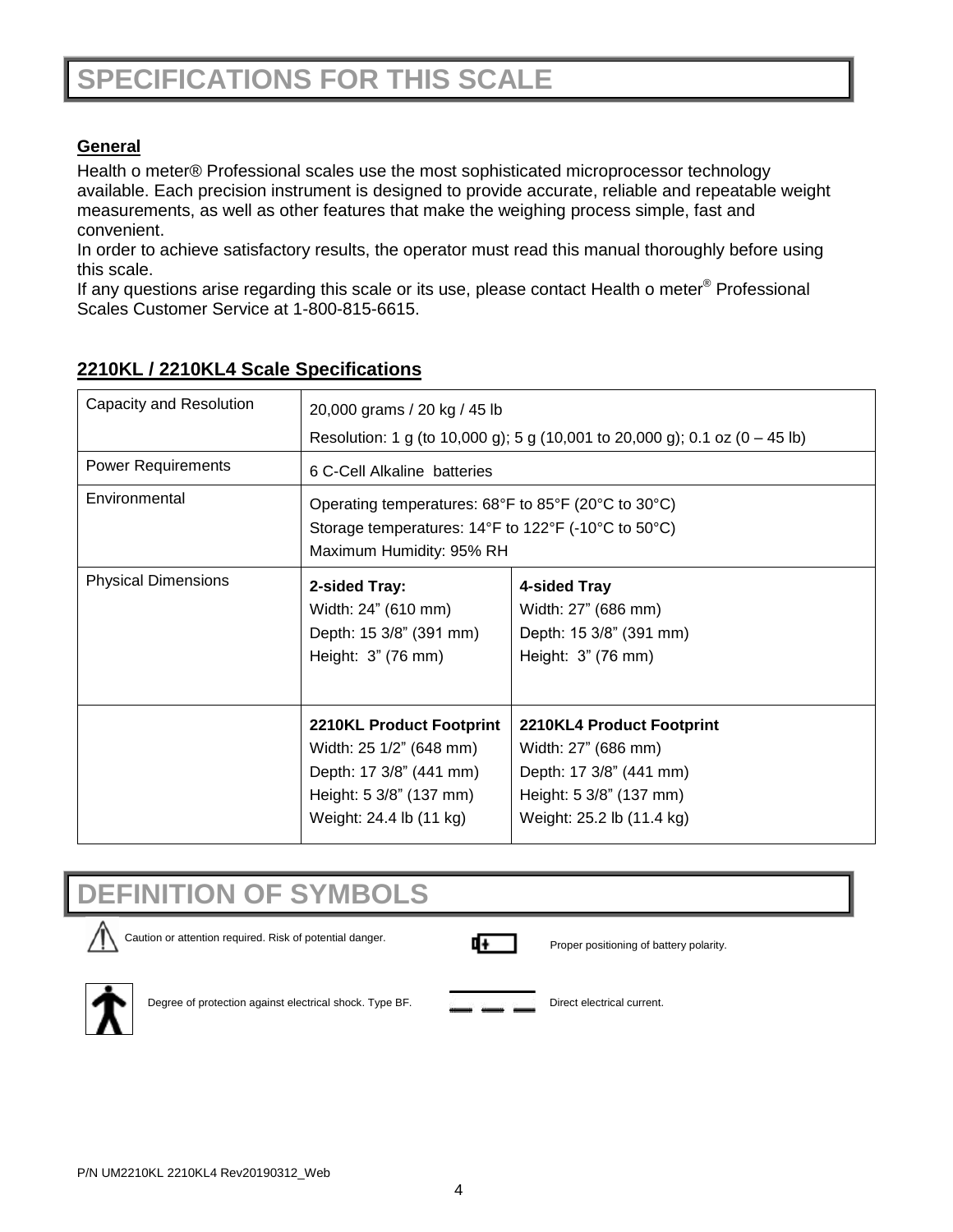### **Certification Descriptions**

| ISO13485:2016<br><b>CERTIFIED</b> | Pelstar, LLC has been officially certified as the manufacturer<br>of Health o meter® Professional medical devices. The Pelstar,<br>LLC quality assurance system covers the development,<br>production, sales and service of medical scales and<br>measuring systems. |
|-----------------------------------|----------------------------------------------------------------------------------------------------------------------------------------------------------------------------------------------------------------------------------------------------------------------|
|                                   | This product is tested to and meets the requirements of:<br>1. CSA C22.2 No. 601-1 M90: Medical Electrical Equipment                                                                                                                                                 |

### **Scale Disposal**



This Health o meter® Professional scale must be disposed of properly as electronic waste. Follow the national, regional or local regulations which apply to you for disposal of electronic waste or batteries. Do not dispose of this device in the domestic waste stream.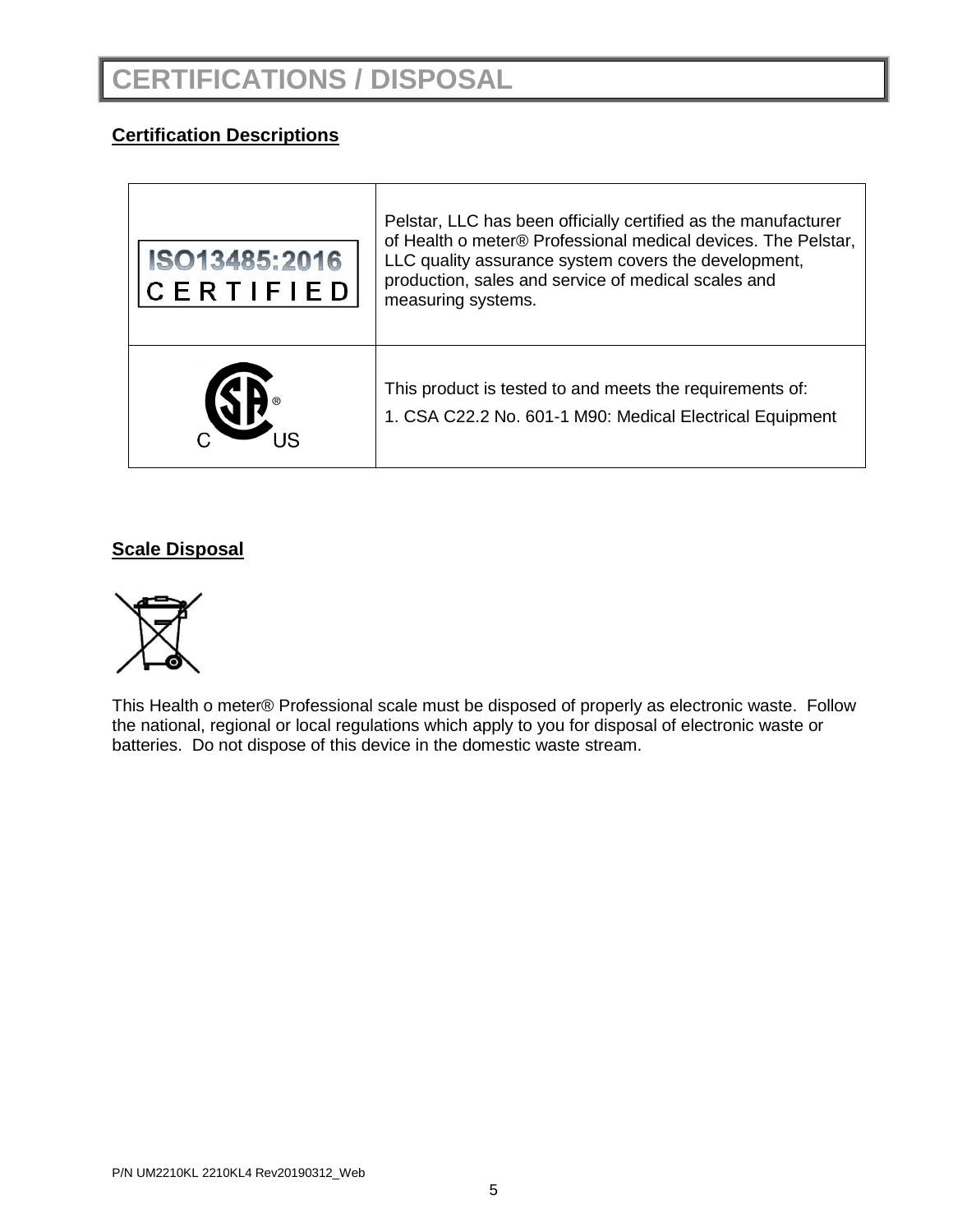## **ASSEMBLY INSTRUCTIONS**

### **Before Assembly**

Each 2210KL / 2210KL4 neonatal/pediatric tray scale is shipped disassembled in one carton. Carefully inspect the carton for shipping damage before unpacking. If damage is found, contact your shipper or a Health o meter<sup>®</sup> Professional representative immediately at 1-800-815-6615. Claims must be filed with the shipper as soon as possible after receipt of the package. The following information details what you will find inside the main carton as you unpack the parts for assembly.

To prevent scratching any components, carefully remove each assembly from the carton and unwrap the packing materials. Set the carton aside for storage. To avoid damaging the scale parts when unpacking, do not use a box cutter, knife, scissors, or any sharp object to open the protective inner packaging.

### **Parts List**

### **Carton**

- (1) Scale platform
- (1) Acrylic tray
- (6) C-cell Alkaline batteries
- (1) User instructions

### **Tools Required**

#2 Phillips head screwdriver (not included)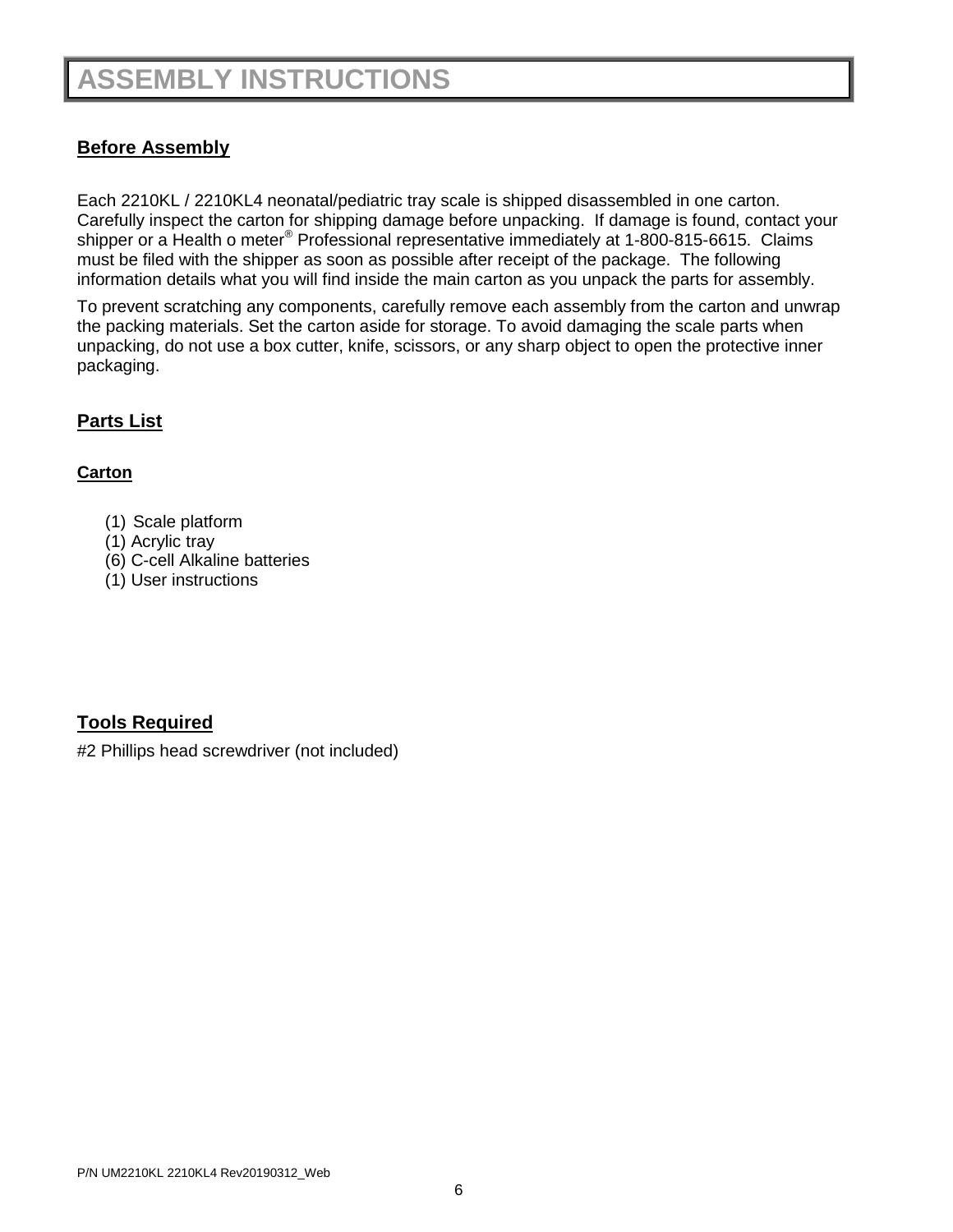## **ASSEMBLY INSTRUCTIONS (CONT)**

The scale is shipped without the required six (6) C-cell batteries installed. The battery compartment is located underneath the scale cover. Use the following procedure to install the batteries:

1. Remove the scale top cover by removing the six (6) screws. **IMPORTANT:** When setting the cover aside, do not turn or spin the orientation. The cover only fits properly in one direction and must be replaced in the same orientation as it was removed or the tray will not sit properly on the tray mounting pins.

2. Locate the battery tray (in the rear center of the scale platform). It has a white cover that is held down with two screws. Remove the screws and battery cover.

3. Insert new batteries. Note the orientation that is shown on the bottom of the battery tray.



Remove Scale Cover

4. Replace the battery tray cover and screws. Before installing scale cover, press **ON/ZERO** to ensure scale turns on.

5. Reinstall the scale cover. Start partially inserting the (6) screws. Once cover is centered, tighten screws fully.Ensure the scale cover is replaced in the same orientation that it was removed. The cover only fits properly in one direction or the tray will not sit properly on the tray mounting pins. To ensure the cover is placed in the correct direction, the tray mounting pins should be centered in the cover's four circles.







centered not centered

6. Position the scale with the display buttons facing you. The acrylic tray has a built-in measuring tape. Align the tray so that the measuring tape is positioned over the back end of the scale platform.

7. Carefully lower the tray onto the four mounting pins on the scale platform. When the tray is properly aligned with the pins, gently push down on the tray over each pin until it snaps into its locked position. When properly positioned, there will be about a 3/8" space between the platform top and the bottom of the tray.

### *Always lift the scale by the black handles only – never by the tray.*

### **Moving the Scale**

The scale should be lifted by the two black handles only. For your convenience, an optional wheeled cart is available, model # 2210CART. **NOTE: The scale tray should never be used for transporting a baby or objects. The tray surface must be clear of any objects during transport.**

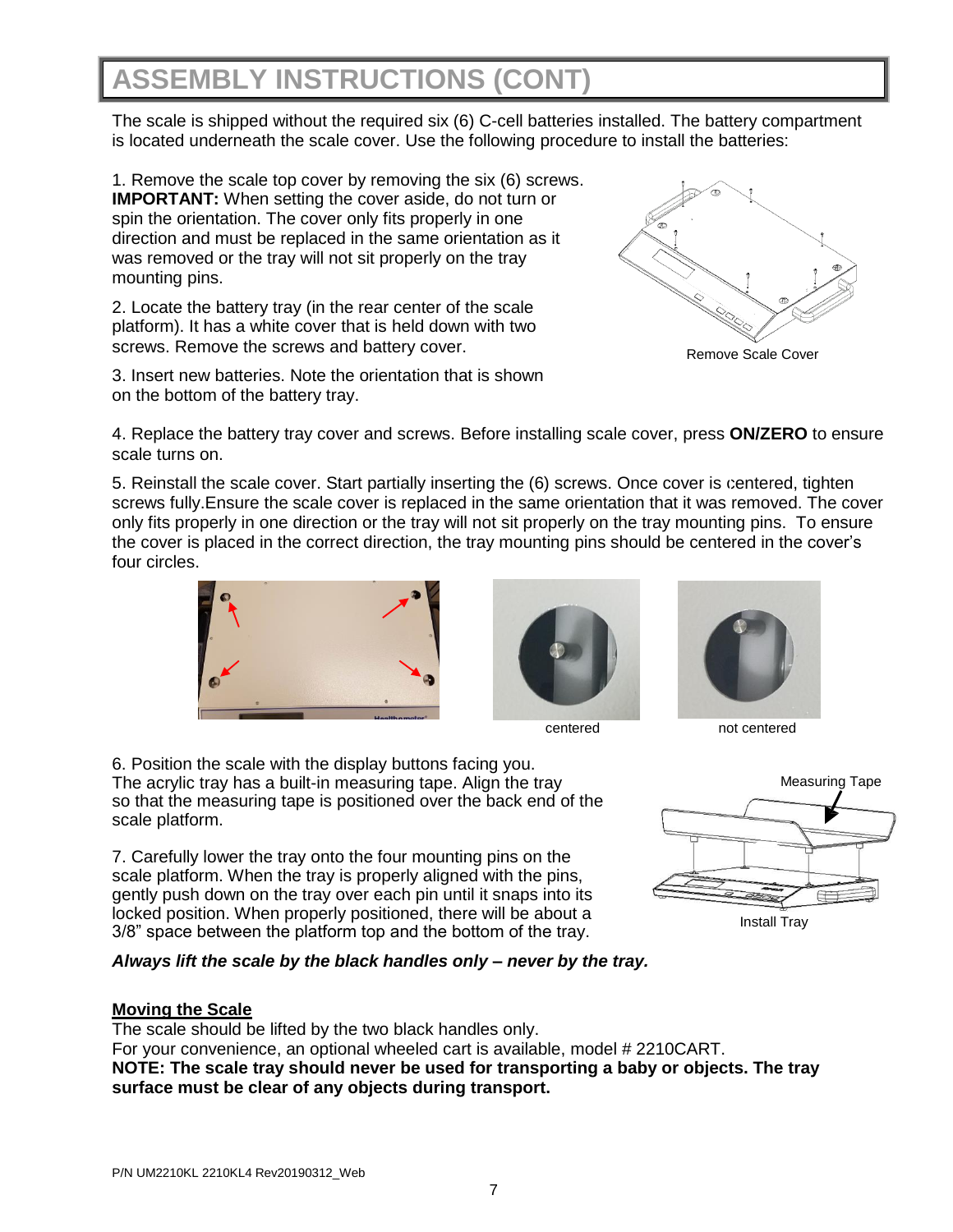## **SET UP INSTRUCTIONS**

### **Activating/Deactivating Sound**

A tone sounds whenever a weight is locked or a button is pressed. (Factory setting is "on") The scale can be set to stay silent or beep while operating the scale. Follow this procedure to set the preferred option.

- 1. Press **ON/ZERO** and wait for the scale to display "0.0".
- 2. Hold down **MENU** and press **RECALL** . "Set-0" will be displayed and the "0" will be flashing.
- 3. Press the button repeatedly until "Set-5" appears. Press **ENTER**.
	- Note: the  $\triangle$  button must be pressed quickly after "Set-0" appears or the scale will return to zero.
- 4. "11011" will appear on the display. The sound setting is changed with the first digit "11011".
- 5. With the first digit flashing on the display, select "1" or "0" for your preferred option. Use the  $\blacktriangle$ and  $\blacktriangledown$  buttons to input your desired setting.
	- a. To keep sounds on, select "1". Example: Sound on  $=\frac{1}{1011}$
	- b. To turn sound off, select "0". Example: Sound off  $= 01011$
- 6. Press **ENTER** when your selection is complete. Press **ENTER** to advance to the next digit / setting. If no other settings need to be changed press **ENTER** repeatedly until the scale returns to zero.

### **Programming Auto-Off Time**

The 2210KL / 2210KL4 has been pre-set at the factory to shut down after one minute of inactivity. This can be changed to any increment (from 12 seconds to 25 minutes) to suit your needs.

- 1. Press **ON/ZERO** and wait for the scale to display "0.0".
- 2. Hold down **MENU** and press **RECALL**. "Set-0" will be displayed and the "0" will be flashing.
- 3. Press the button repeatedly until "Set-3" appears. Press **ENTER**. Note: the  $\blacktriangle$  button must be pressed quickly after "Set-0" appears or the scale will return to zero.
- 4. The Auto-Off time currently programmed in the scale will display as minutes and tenths of minutes (i.e. "03.2"); the far left digit will be flashing. Use the  $\triangle$  and  $\blacktriangledown$  buttons to set the desired value, press **ENTER** to advance to the next digit. For example, setting the time to "00.5" will turn the scale off after 30 seconds of no use; "02.0" will turn the scale off after 2 minutes; "25.0" will turn the scale off after 25 minutes.
- 5. Press **ENTER** when complete to save and return to normal weighing operation.

### **Unit of Measure Configuration (LB / GM or LB / KG)**

The unit of measure may be displayed in lb / grams (i.e. 2541 gram) or lb / kilograms (2.541 kg). (Factory setting is pounds / grams) Follow this procedure to set the preferred option.

- 1. Press **ON/ZERO** and wait for the scale to display "0.0".
- 2. Hold down **MENU** and press **RECALL**. "Set-0" will be displayed and the "0" will be flashing.
- 3. Press the **A** button repeatedly until "Set-5" appears. Press **ENTER**.

Note: the  $\blacktriangle$  button must be pressed quickly after "Set-0" appears or the scale will return to zero.

- 4. "11011" will appear on the display. The unit of measure setting is changed with the fifth digit "11011".
- 5. Press **ENTER** until the fifth digit is flashing. Use the  $\triangle$  and  $\nabla$  buttons to input your desired setting.
	- a. To weigh in pounds/kilograms, select "0".
	- b. To weigh in pounds / grams select "1".
	- Example: LB / KG display =  $11010$  LB / GM display =  $11011$
- 6. Press **ENTER** when your selection is complete and the scale will return to zero.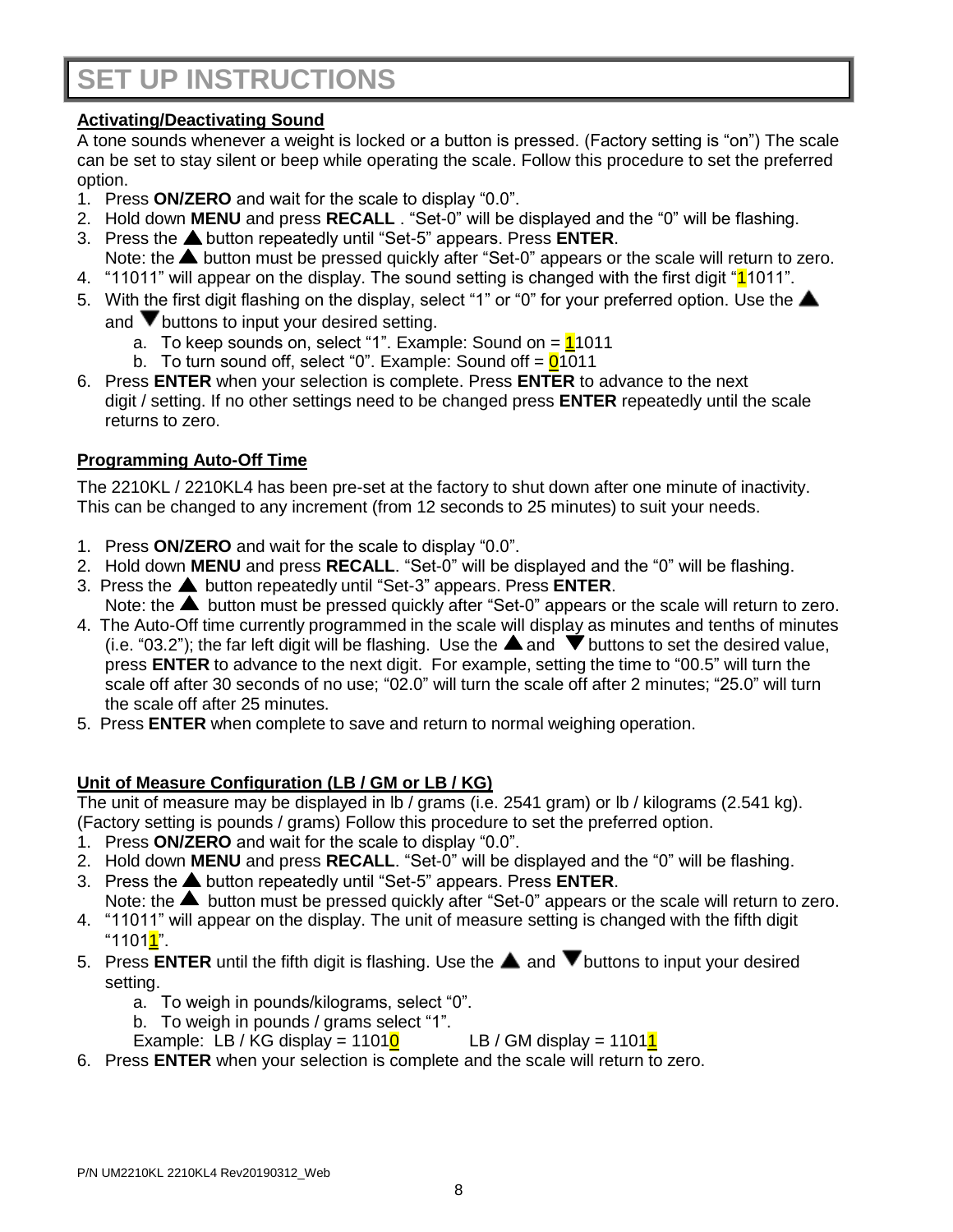## **SET UP INSTRUCTIONS (CONT)**

### **Unit Lock**

The LB / GM button can be disabled so that the scale will weigh in only the selected unit of measure. (Factory setting is "unlocked") Follow these procedures to set the preferred option.

### **KG Lock Instructions** *(This feature is not available on models with a date code of 0812 or lower.)*

### **Note: To lock in KG, the scale must be configured LB / KG mode (see pg. 8) and kilograms must be the selected unit on the display before starting the lock procedure.**

- 1. Press **ON/ZERO** and wait for the scale to display "0.0".
- 2. Hold down **MENU** and press **RECALL**. "Set-0" will be displayed and the "0" will be flashing.
- 3. Press the **A** button repeatedly until "Set-5" appears. Press **ENTER**. Note: the  $\blacktriangle$  button must be pressed quickly after "Set-0" appears or the scale will return to zero.
- 4. "11010" will appear on the display. The lock setting is changed with the second digit "1<sup>1</sup>010".
- 5. Press **ENTER** until the second digit is flashing. Use the **A** and **V** buttons to input your desired setting.
	- To lock into KG select "0". Example: Locked =  $10010$
- 6. Press **ENTER** when your selection is complete. Press **ENTER** to advance to the next digit / setting. If no other settings need to be changed press **ENTER** repeatedly until the scale returns to zero.

### **GM Lock Instructions**

### **Note: To lock in GM, the scale must be configured LB / GM mode (see pg. 8) and grams must be the selected unit on the display before starting the lock procedure**

- 1. Press **ON/ZERO** and wait for the scale to display "0.0".
- 2. Hold down **MENU** and press **RECALL**. "Set-0" will be displayed and the "0" will be flashing.
- 3. Press the **▲** button repeatedly until "Set-5" appears. Press **ENTER**. Note: the  $\blacktriangle$  button must be pressed quickly after "Set-0" appears or the scale will return to zero.
- 4. "11011" will appear on the display. The lock setting is changed with the second digit "11011".
- 5. Press **ENTER** until the second digit is flashing. Use the **A** and **V** buttons to input your desired setting.

To lock into GM select "0". Example: Locked = 10011

6. Press **ENTER** when your selection is complete. Press **ENTER** to advance to the next digit /setting. If no other settings need to be changed press **ENTER** repeatedly until the scale returns to zero.

### **LB Lock Instructions**

### **Note: To lock in LB, pounds must be the selected unit on the display before starting the lock procedure.**

- 1. Press **ON/ZERO** and wait for the scale to display "0.0".
- 2. Hold down **MENU** and press **RECALL**. "Set-0" will be displayed and the "0" will be flashing.
- 3. Press the **A** button repeatedly until "Set-5" appears. Press **ENTER**.
- Note: the **A** button must be pressed quickly after "Set-0" appears or the scale will return to zero. 4. "11011" will appear on the display. The lock setting is changed with the second digit "1<sup>1</sup>011".
- 5. Press **ENTER** until the second digit is flashing. Use the **A** and **V** buttons to input your desired setting.

To lock into LB select "0". Locked =  $10011$ 

6. Press **ENTER** when your selection is complete. Press **ENTER** to advance to the next digit / setting. If no other settings need to be changed press **ENTER** repeatedly until the scale returns to zero.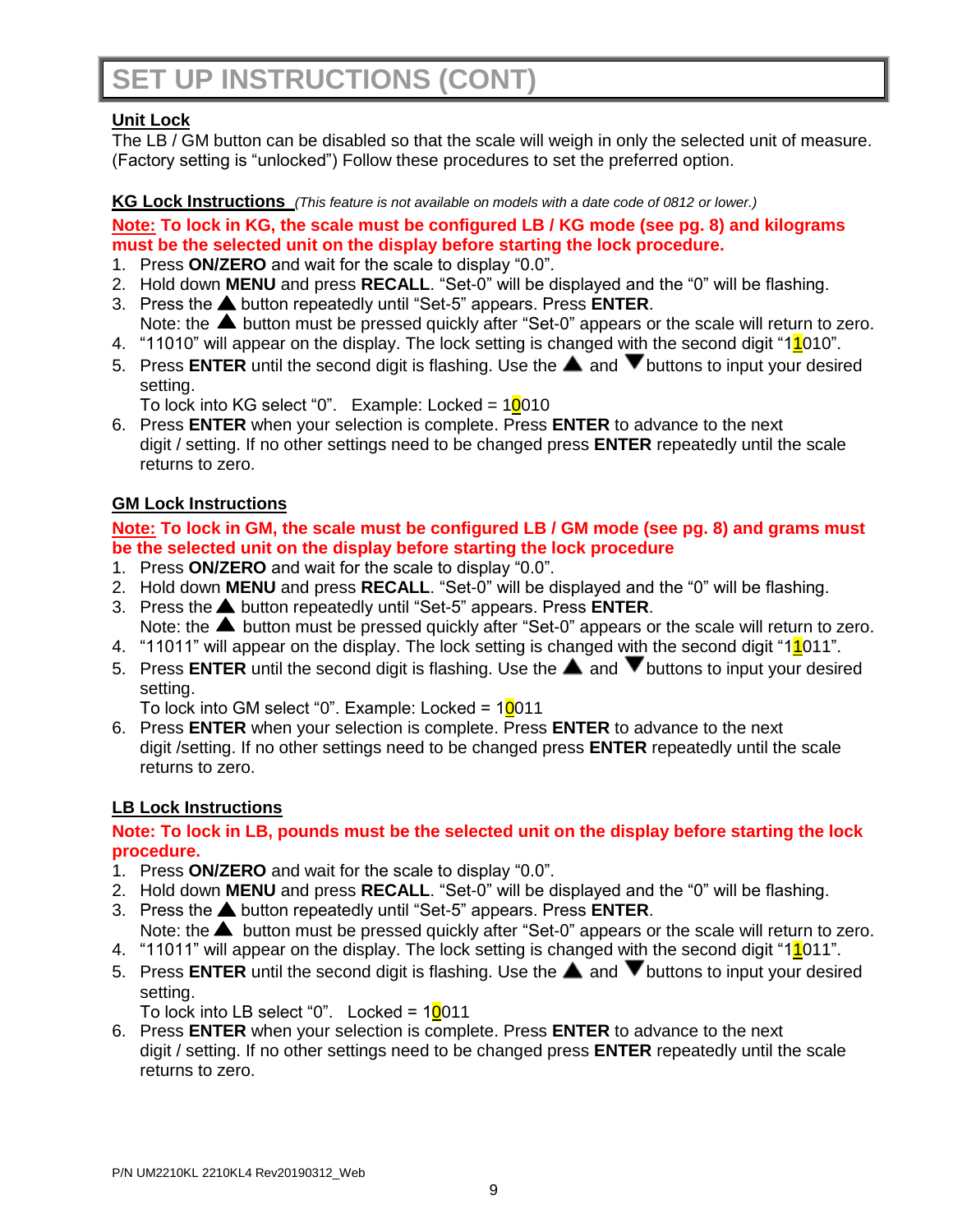## **SET UP INSTRUCTIONS (CONT)**

### **Unlock Weight Measuring Unit**

- 1. Press **ON/ZERO** and wait for the scale to display "0.0".
- 2. Hold down **MENU** and press **RECALL**. "Set-0" will be displayed and the "0" will be flashing.
- 3. Press the **A** button repeatedly until "Set-5" appears. Press **ENTER**.
- Note: the **A** button must be pressed quickly after "Set-0" appears or the scale will return to zero. 4. "10010" or "10011"will appear on the display. The lock setting is changed with the second digit
- "10011".
- 6. Press **ENTER** until the second digit is flashing. Use the  $\triangle$  and  $\nabla$  buttons to input your desired setting.

To unlock the weight measuring unit select "1". Unlocked =  $11011$  or  $11010$ 

5. Press **ENTER** when your selection is complete. Press **ENTER** to advance to the next digit / setting. If no other settings need to be changed press **ENTER** repeatedly until the scale returns to zero.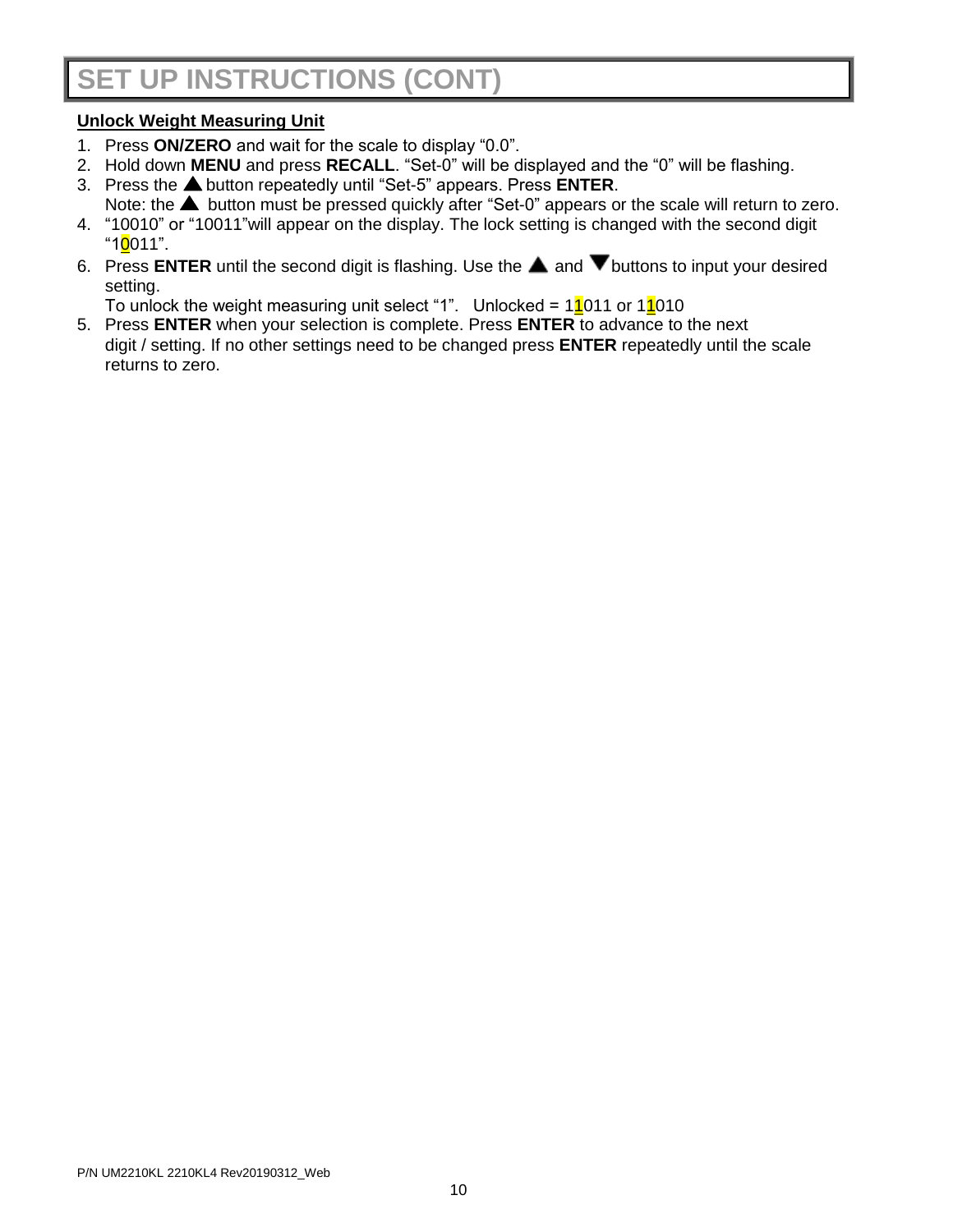## **OPERATING INSTRUCTIONS**



### **Screen Icons**

| <b>Icon</b>       | <b>Description</b>                                                |
|-------------------|-------------------------------------------------------------------|
|                   | Indicates level of battery power remaining.                       |
| kg                | Indicates weight mode is in kilograms.                            |
| lb:oz             | Indicates weight mode is in pounds/ounces.                        |
| gram              | Indicates weight mode is in grams.                                |
| <b>NET WT</b>     | Is displayed when a weight is tared.                              |
| <b>PRIOR WT</b>   | Is displayed after a weight measurement.                          |
| <b>AVERAGE WT</b> | Is displayed when motion is detected during a weight measurement. |

### **Keypad Buttons**

Note that some buttons perform multiple functions.

| <b>Function</b>                                                                                                                   | <b>Description</b>                                                                                                                                                                                                                                                                        |  |  |
|-----------------------------------------------------------------------------------------------------------------------------------|-------------------------------------------------------------------------------------------------------------------------------------------------------------------------------------------------------------------------------------------------------------------------------------------|--|--|
| <b>ON/ZERO</b>                                                                                                                    | Press to turn scale on or reset to zero.                                                                                                                                                                                                                                                  |  |  |
| <b>TARE</b>                                                                                                                       | Used to perform the tare function and deducts the weight of an object on<br>the tray.                                                                                                                                                                                                     |  |  |
| LB/GM                                                                                                                             | Toggles the unit of measurement between pounds and grams in<br>LB / GM mode or kilograms and grams in KG / GM mode. See User<br>Setting Options on page 8 for instructions on changing unit of<br>measurement mode.<br>Secondary function is the up arrow and is used for menu selection. |  |  |
| <b>REWEIGH</b>                                                                                                                    | Allows repeating weighing of the patient without stepping off the scale.                                                                                                                                                                                                                  |  |  |
| <b>RECALL</b>                                                                                                                     | Recalls previous weight measurement.<br>Secondary function is the down arrow and is used for menu selection.                                                                                                                                                                              |  |  |
| Used for advanced programming functions.<br><b>MENU</b><br>Secondary function is the ENTER button and is used for menu selection. |                                                                                                                                                                                                                                                                                           |  |  |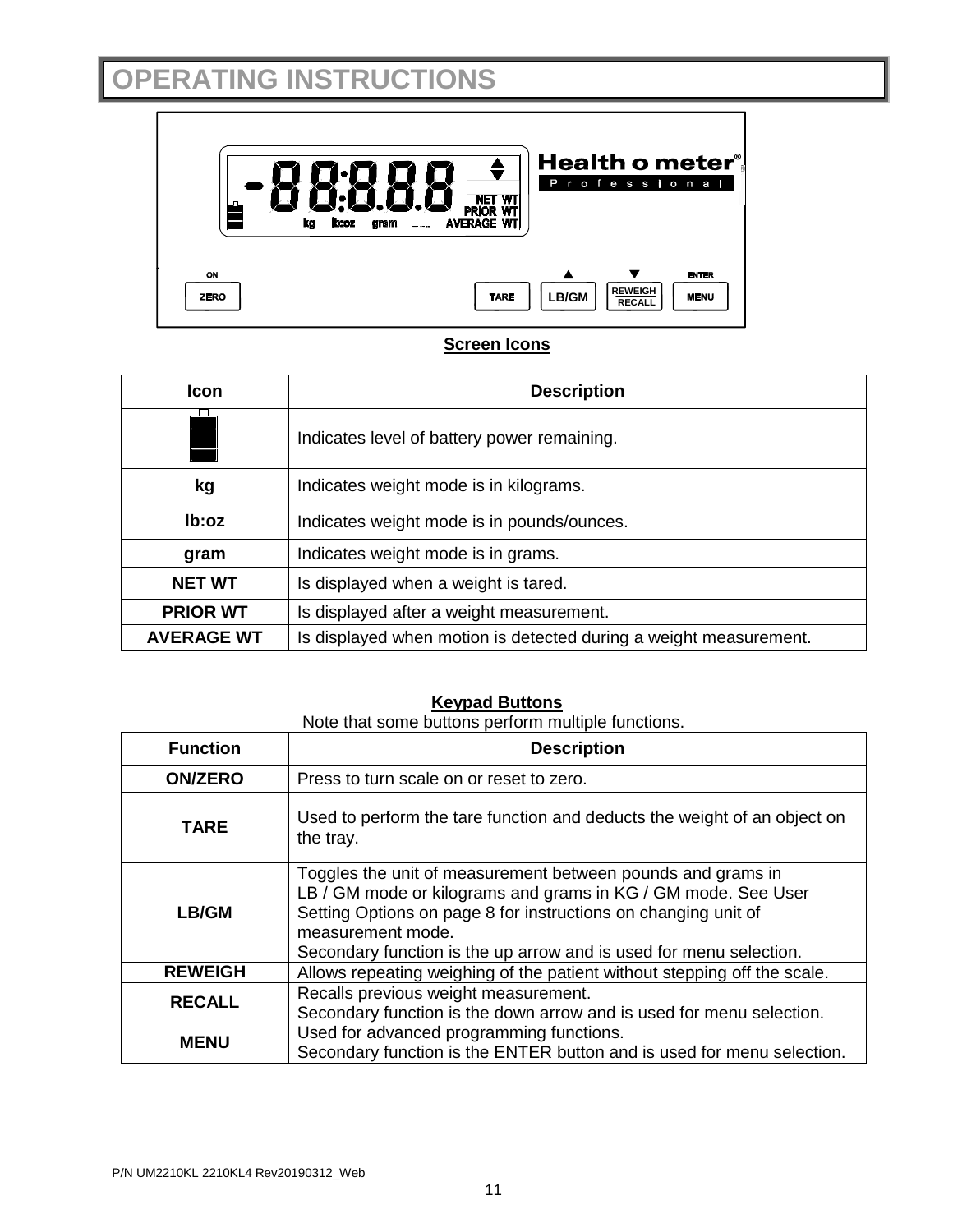### **Weighing a Patient**

- 1. Press **ON/ZERO** to power on the scale. If the scale is already on, press **ON/ZERO** to zero the scale. **Note: ON/ZERO** should be pressed before each weighing.
- 2. When "0" appear on the display, place baby on tray.
- 3. Allow scale to lock onto the weight. The scale will beep and display "PRIOR WT" when the weight is locked.
- 4. Remove baby from tray. Measurement value remains on the display until it is cleared.
- 5. To clear the displayed weight and ready the scale for the next weighing, press **ON/ZERO**.

### **Tare Function**

When using this scale, the weight of an object, such as a blanket, on the scale with the baby being weighed can be subtracted from the total weight to determine the net weight of the baby alone. The Tare function automatically performs this subtraction, avoiding the need for manual calculations.



Net weight display

- 1. Turn the scale on and wait for the display to read "0".
- 2. Place the object (i.e. blanket) on the tray. The weight of the object will be displayed.
- 3. Press **TARE**. "NET WT" and "0.0" will be displayed.

*If the object is removed from the platform, its weight will be displayed as a negative value.*

- 4. Place the baby on the tray with the object. The readout will now display the baby's net weight.
- 5. Press **ON/ZERO** to return the scale back to normal weighing operation.

### **Weightlock Function**

When using this scale, the weight of any object over 512 grams will be locked on the display even after the baby has been removed from the tray. This allows the caregiver to tend to the needs of the baby first before recording the weight. This value can be recalled even after the scale has turned off.

When the baby's weight is locked, "PRIOR WT" is displayed. The weight will remain displayed even after the baby is removed from the tray. No further weighings can take place until the weight is cleared by pressing **ON/ZERO** or **REWEIGH/RECALL** .



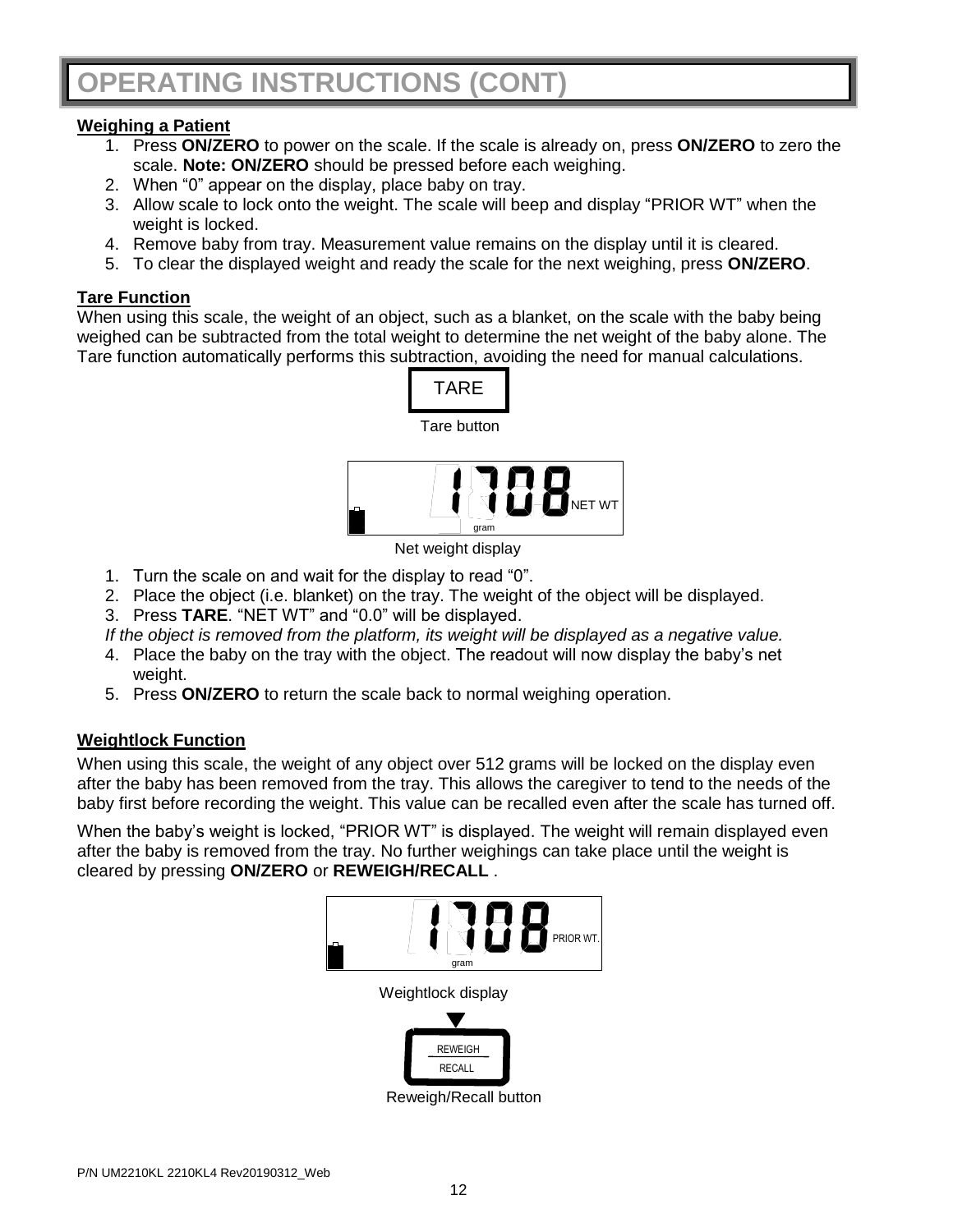## **OPERATING INSTRUCTIONS (CONT)**

### **Reweigh**

The Reweigh function is used to reweigh the baby while he or she is still on the tray. To reweigh, the baby should remain on the tray and a weight measurement should be on the display. Simply press **REWEIGH/ RECALL.**

### **Recall**

The Recall function is used to recall the last weight measurement after the scale has shut down or the display was cleared.

The scale automatically stores the last weight measurement. This value is stored until a new measurement is taken or it is intentionally cleared by pressing **ON/ZERO**.

To recall a weight value after the baby's weight has been measured, the baby has been removed from the tray and the display is off, press **ON/ZERO** and then **REWEIGH/ RECALL**. The stored value will now display.

To clear the recalled weight and unlock the scale for more weighing, either press **RECALL** or **ON/ZERO.**

### **Motion Detection**

Motion detection uses a proprietary technology that automatically provides accurate weight measurement when there is motion on the tray.

If there was considerable motion during the weight measurement, motion detection will activate after seven seconds and "AVERAGE WT" will be displayed along with the weight measurement and "PRIOR WT".



Motion detected during weighing

### **Battery Life Indicators**

This scale has excellent battery life with most users getting more than two years from a single set of batteries. Your battery longevity will vary with the frequency of use and the length of the Auto-Off timer. To help ensure you are never without the use of your scale, the display shows the amount of charge left in the batteries.

• **Battery Icon:** Located in the bottom left corner of the LCD display is an icon of a battery. With new batteries, all three segments will be dark. As the batteries become depleted, the segments will turn off.

• **Flashing Battery:** When the battery icon is empty and the frame is flashing, replace the batteries. **NOTE:** *Properly dispose of old batteries. Install six (6) new alkaline C-cell batteries. Do not mix new and used batteries.See page 7 for battery replacement instructions.*



Battery Indicators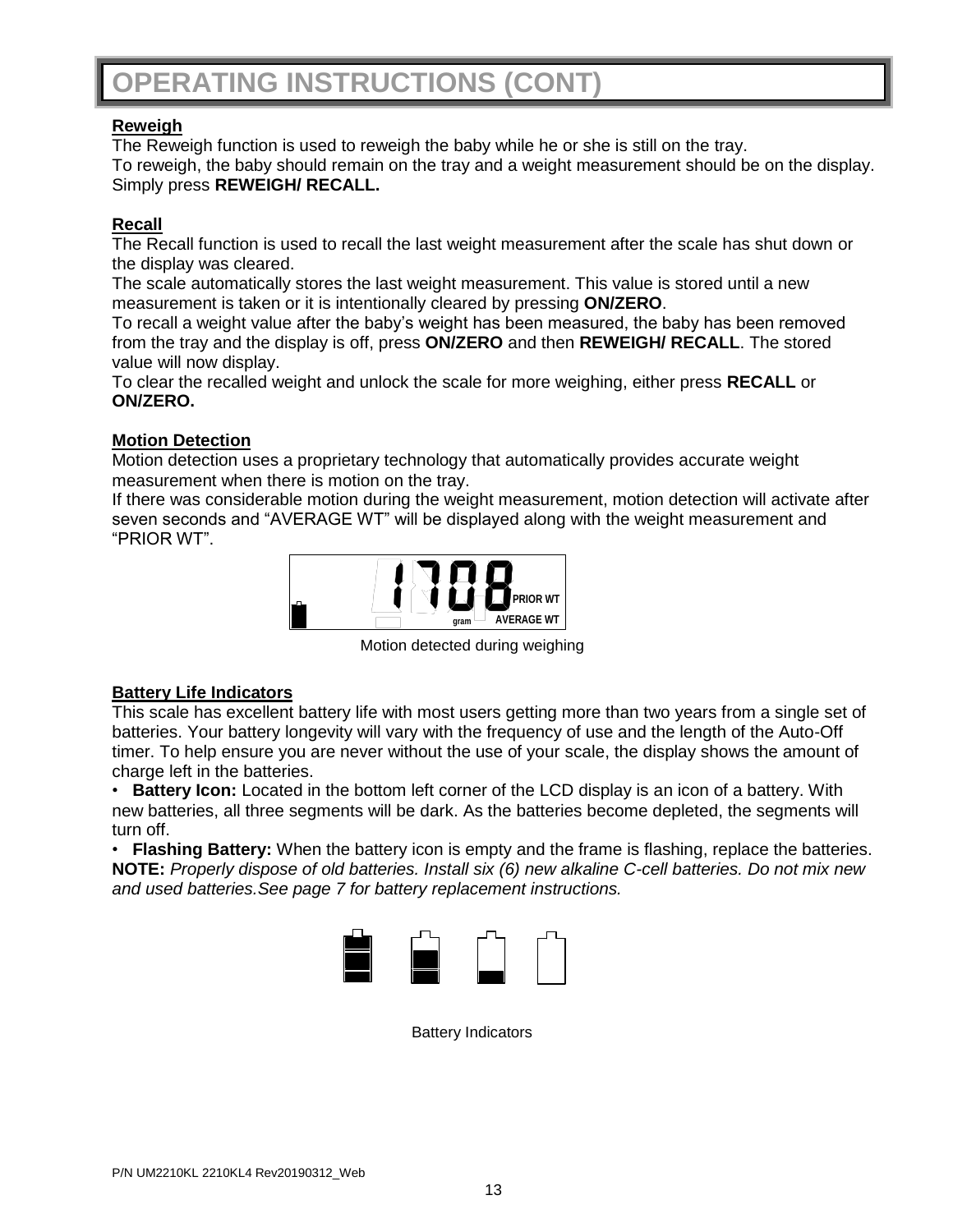## **CALIBRATION**

Your scale has been factory calibrated and does not require calibration prior to use. To check for accuracy, place an accurately known certified weight (3,000 to 5,000 grams recommended) on the platform. If the display reads other than the known weight value by +/- 5 grams, Health o meter Professional recommends calibrating the scale.

Calibration must be done in grams or kilograms using certified weights.

*IMPORTANT NOTE: A certified weight is a weight that has been accurately calibrated and its license is traceable to NBS weights & measures. Weight room free weights are not suitable to use as check weights as they may vary from their stated value.* 

The 2210KL/2210KL4 is an ultra-accurate scientific instrument. Environmental conditions during the calibration process can cause slight deviations in the calibration results. While these deviations will not affect the overall performance of the scale, we recommend the following procedure for the most accurate calibration results:

- 1. Press **ON/ZERO** and wait for the display to show "0.0".
- 2. With no weight on the platform, begin the calibration procedure. **NOTE:** Ensure the scale is on for a minimum of 2 minutes before beginning calibration. If the Auto Off time is programmed for less than 2 minutes, either occasionally tap the scale so it does not power off or change the Auto Off time to longer than 2 minutes.
- 3. The calibration security code must be entered before attempting to calibrate the scale. Hold down **MENU** and press **RECALL**. Release both buttons. "Set-0" will be displayed and the "0" will be flashing.
- 4. Press the **A** button repeatedly until "Set-2" appears. Press **ENTER**. Note: the **A** button must be pressed quickly after "Set-0" appears or the scale will return to zero.
- 5. Use the **△** and ▼ keys to input "125" as the calibration security code. Press **ENTER** to advance to the next digit. After entering the third digit, press **ENTER** and the scale will return to normal weighing mode. The security code needs to be entered only once, unless the scale is powered off. Access to calibration is denied if the proper code is not entered.
- 6. After "0" appears on the display, wait 5 seconds then press **ON/ZERO** to zero the scale.
- 7. Place the certified weight onto the scale and wait for the weight measurement to lock. Press **REWEIGH t**hen quickly hold down **MENU** and press **RECALL**. Release both buttons. **Note:** this button sequence must be done quickly to ensure the weight does not lock after pressing **REWEIGH**.
- 8. "Set-0" will be displayed and the "0" will be flashing. Press the  $\blacktriangle$  button repeatedly until "Set-6" appears. Press **ENTER**.
- 9. A weight value will display representing the current calculation of the known weight. The grams digit will be flashing. Use the  $\blacktriangle$  and  $\blacktriangledown$  keys to input the proper value of the known weight. Press **ENTER** to advance to the next digit. After entering the weight value, press **ENTER.**  "-CAL-" will appear on the display followed by dashes while the scale calibrates.
- 10. The calibration weight value will appear on the display. Remove weight, wait 5 seconds, then press **ON/ZERO**. Wait for "0.0" to display and verify calibration by placing the same known weight back on the scale. Calibration is now complete. For additional questions or technical support contact Customer Service at 1-800-815-6615.

### **Calibration Error Code**

"Err-4" Scale is below minimum calibration weight. Use at least 3000 grams to calibrate the scale.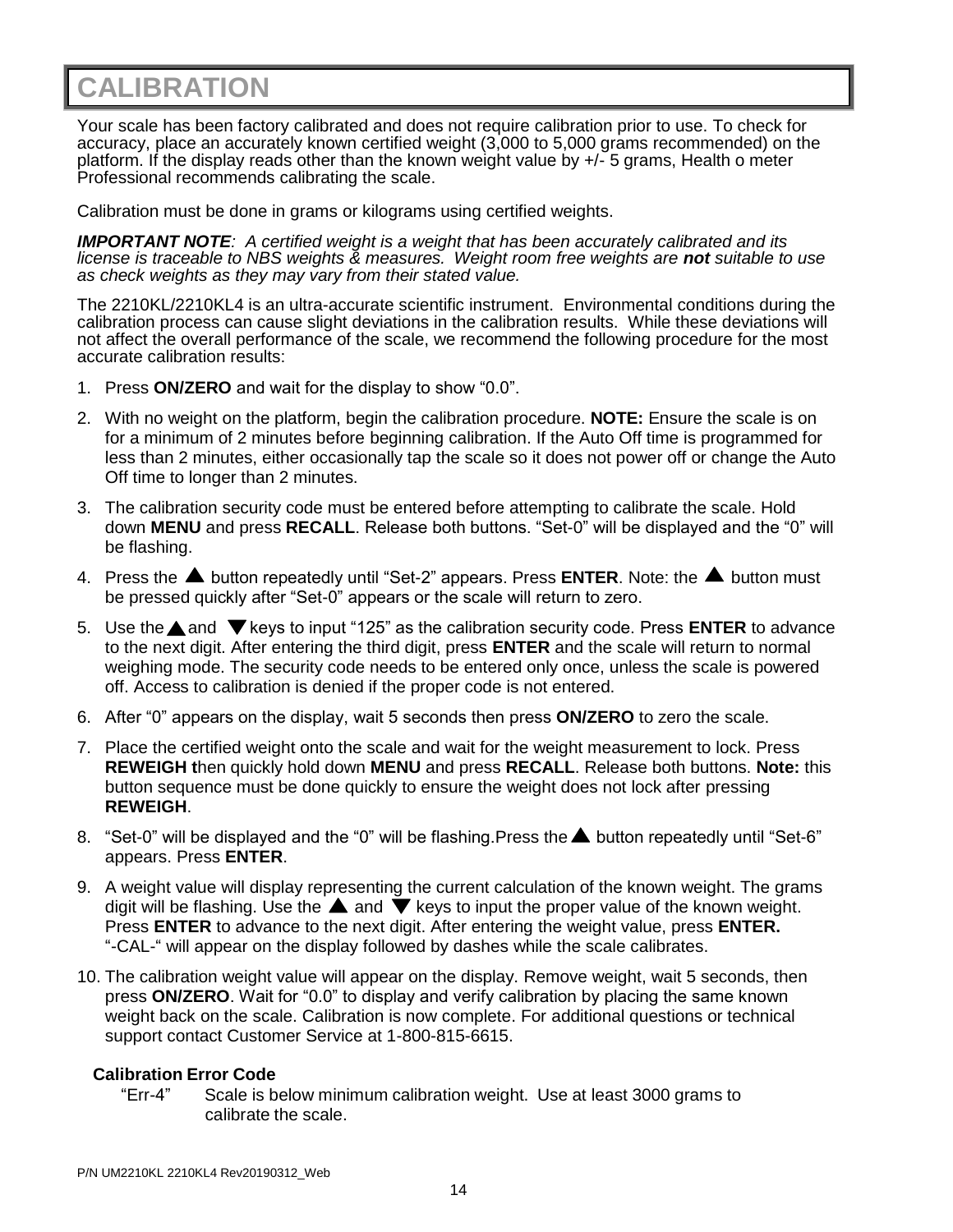### **Troubleshooting**

Before contacting service personnel, refer to the following instructions to check and to correct any failures. If you have further questions, call Health o meter<sup>®</sup> Professional Scales Customer Service at 1-800-815-6615.

| Symptom                                            | <b>Possible Cause</b>                                                                         | <b>Corrective Action</b>                                                                                                                                                                                                                                                                                                                      |
|----------------------------------------------------|-----------------------------------------------------------------------------------------------|-----------------------------------------------------------------------------------------------------------------------------------------------------------------------------------------------------------------------------------------------------------------------------------------------------------------------------------------------|
| Scale does not turn on                             | $1_{-}$<br>Batteries are not inserted<br>correctly.<br>2. Batteries are not fully<br>charged. | Check that batteries are<br>1.<br>"seated" properly in battery<br>tray. See assembly section<br>on page 7 to access the<br>batteries and check their<br>positioning.                                                                                                                                                                          |
|                                                    |                                                                                               | Check that all new and<br>2.<br>fresh batteries are properly<br>inserted into the battery<br>tray.                                                                                                                                                                                                                                            |
| Incorrect weight readings                          | Tray is touching a wall or<br>1.<br>other object.<br>Tray is not level.<br>2.                 | To test, remove all objects<br>1 <sub>1</sub><br>from tray. Turn scale on.<br>Display should read "0".<br>Gently push down on the<br>tray with your finger and<br>release. The display should<br>show some weight value<br>and then quickly return to<br>"0".<br>2.<br>Ensure the tray is locked<br>completely onto the four<br>locking pins. |
| Weight reading consistently<br>too high or too low | Scale is out of calibration.<br>$1_{-}$<br>2. Possible broken wire in<br>the connector.       | See Calibration section on<br>1 <sub>1</sub><br>page 14 to recalibrate the<br>scale.<br>2.<br>Contact Health o meter<br><b>Professional Scales</b><br>Customer Service at 1-800-<br>815-6615.                                                                                                                                                 |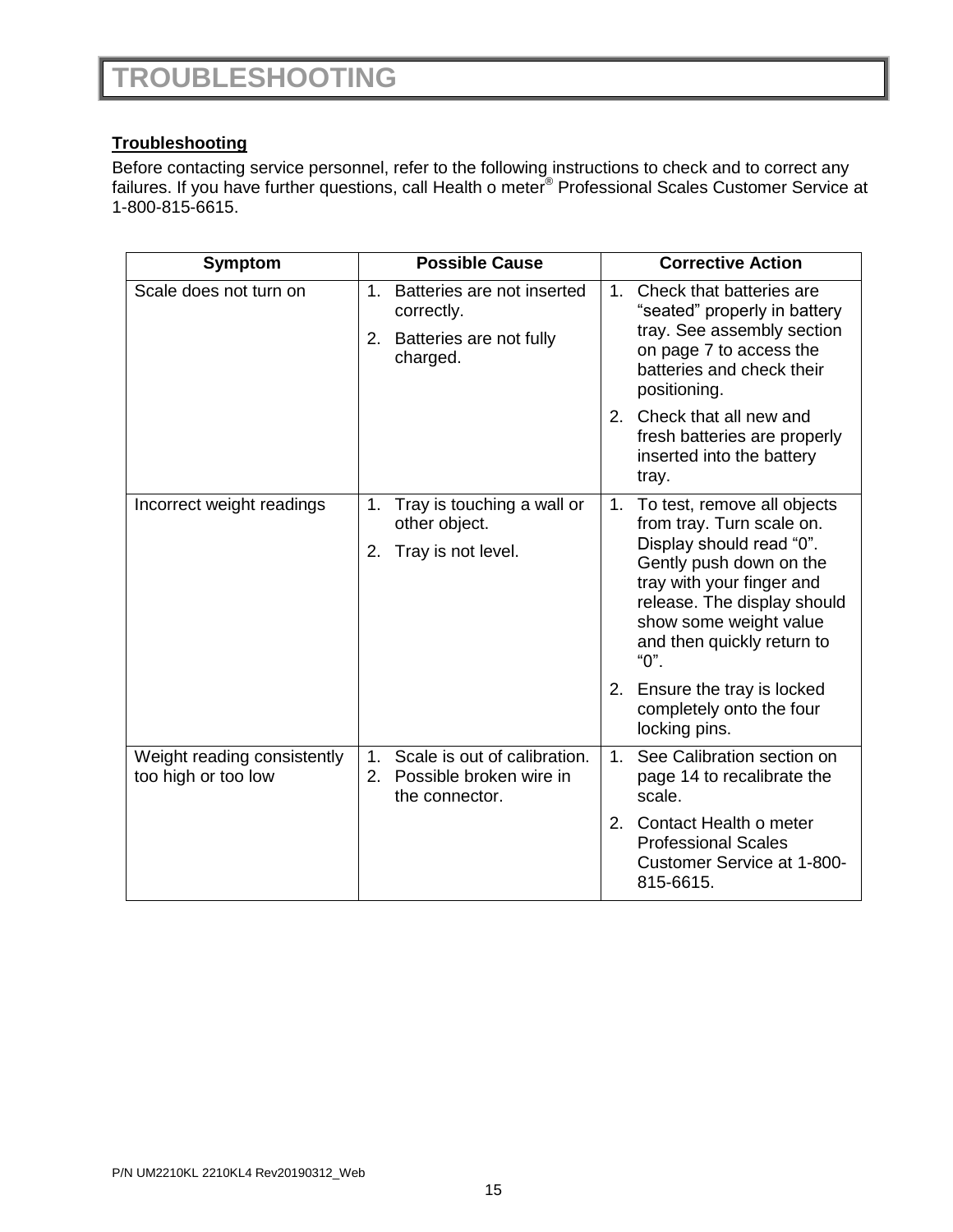### **Cleaning and Disinfecting**

Proper care and cleaning is essential to ensure a long life of accurate and effective weighing.

### **Caution: Disconnect the scale from the AC adapter power source prior to cleaning the unit.**

- 1. Health o meter<sup>®</sup> Professional recommends using one of the following solutions on a soft cloth or disposable wipe:
	- mild soap and water solution
	- 70% isopropyl alcohol
	- solution with 1-5% hydrogen peroxide concentration

After cleaning/disinfecting, wipe with a cloth dampened with water and then with a clean dry cloth. To avoid residue build-up or damp surfaces, ensure the screen and scale parts are completely dry after cleaning.

- 2. Never use rough or abrasive materials to clean the scale, as these will damage the scale's finish.
- 3. Do not submerge the scale in water or any other liquid.
- 4. Do not pour or spray fluids directly on the scale.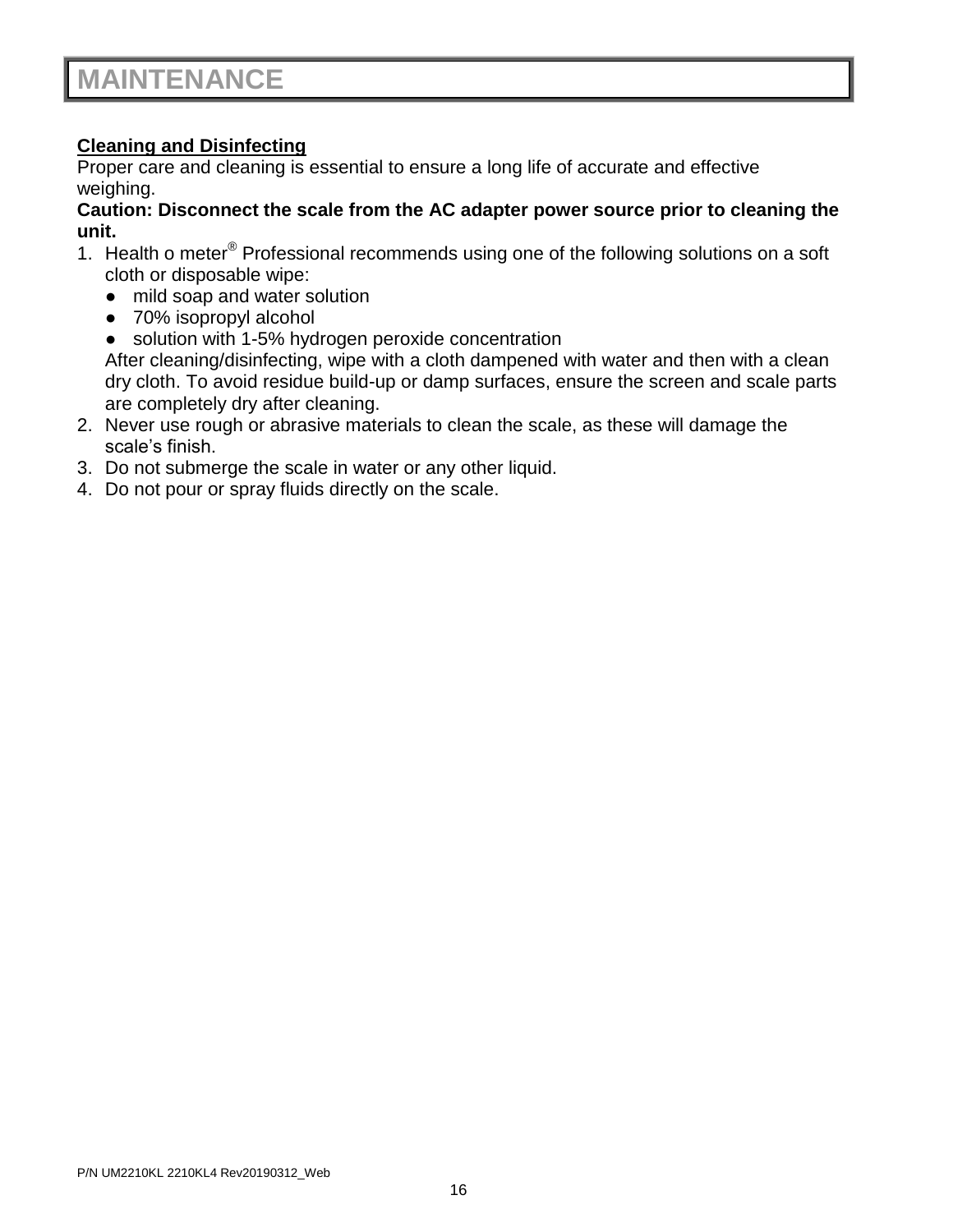### **Limited Warranty**

### **What does the Warranty Cover?**

This Health o meter® Professional scale is warranted from date of purchase against defects of materials or in workmanship for a period of two (2) years. If product fails to function properly, return the product, freight prepaid and properly packed to Pelstar, LLC (see "To Get Warranty Service", below, for instructions). If the manufacturer determines that a defect of material or in workmanship exists, the customer's sole remedy will be replacement of the scale at no charge. Replacement will be made with a new or remanufactured product or component. If the product is no longer available, replacement may be made with a similar product of equal or greater value. All replaced parts are covered only for the original warranty period.

### Who is Covered?

The original purchaser of the product must have proof of purchase to receive warranty service. Please save your invoice or receipt. Pelstar dealers or retail stores selling Pelstar products do not have the right to alter, or modify or in any way change the terms and conditions of this warranty.

### What is Excluded?

**Your warranty does not cover normal wear of parts or damage resulting from any of the following:** negligent use or misuse of the product, use on improper voltage or current, use contrary to the operating instructions, abuse including tampering, damage in transit, or unauthorized repair or alternations. Further, the warranty does not cover natural disasters, such as fire, flood, hurricanes and tornadoes. This warranty gives you specific legal rights, and you may also have other rights that vary from country to country, state to state, province to province or jurisdiction to jurisdiction.

**To get Warranty Service make sure you keep your sales receipt or document showing proof of purchase.** Call (+1) 800-638-3722 or (+1) 708-377-0600 to receive a return authorization (RA) number, which must be included on the return label. Attach your proof of purchase to your defective product along with your name, address, daytime telephone number and description of the problem. Carefully package the product and send with shipping and insurance prepaid to: Pelstar, LLC

Attention R/A#\_\_\_\_\_\_\_\_\_\_\_\_\_ Return Department 9500 W.  $55^{th}$  St. McCook, IL 60525

### **Extended Warranty Available**

This scale is eligible for Health o meter<sup>®</sup> Professional ScaleSurance Extended Warranty Program. ScaleSurance extends the warranty period for an additional two years. This extension to the standard Limited Warranty can be purchased with new scales or for a facility's existing scale before its current warranty has expired. To learn more, visit www.homscales.com/scalesurance/ or contact your medical supply distributor.

![](_page_16_Picture_12.jpeg)

**PELSTAR, LLC**

**9500 W. 55th St. • McCook, IL 60525 • USA**

**1-800-638-3722 or 1-708-377-0600**

PLEASE REGISTER YOUR SCALE FOR WARRANTY COVERAGE AT:

www.homscales.com

Health o meter® is a registered trademark of Sunbeam Products, Inc. used under license.

Health o meter® Professional products are manufactured, designed, and owned by Pelstar, LLC.

We reserve the right to improve, enhance, or modify Health o meter® Professional product features or specifications without notice.

© Pelstar, LLC 2019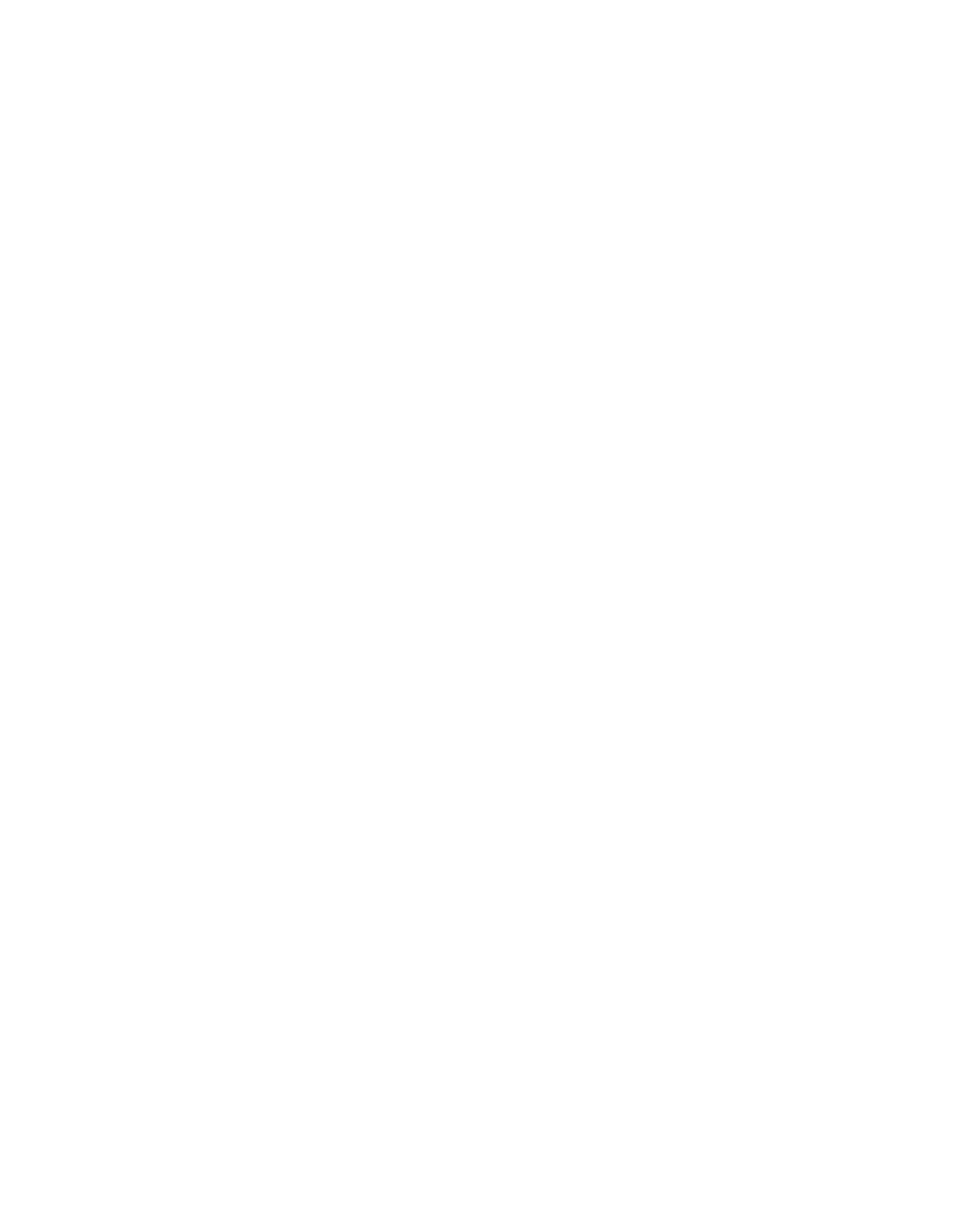## **Health o meter**® Professiona

## **Modelo 2210KL / 2210KL4 Báscula Digital de Bandeja de Alta Resolución Neonatal / Pediátrica**

![](_page_18_Picture_2.jpeg)

![](_page_18_Picture_4.jpeg)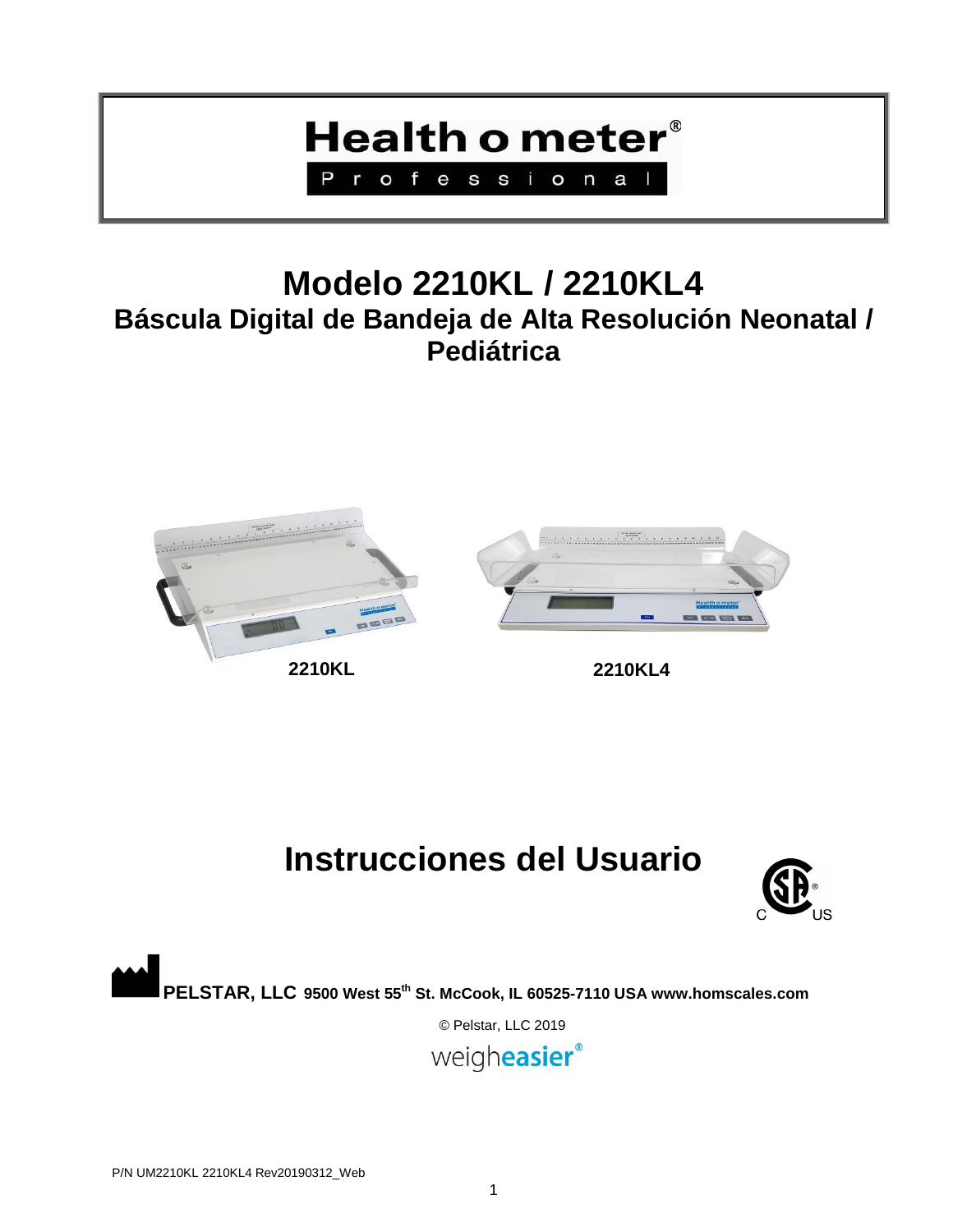## Health o meter® Professional

Modelo 2210KL / 2210KL4

Gracias por su compra de este producto Health o meter® Professional. Lea por favor este manual cuidadosamente, y consérvelo para pronta referencia o capacitación.

## **TABLA DE CONTENIDOS**

### **Nota: Esta báscula ha sido calibrada de fábrica, y no requiere calibración antes de su uso.**

Por favor registre su báscula para cobertura de garantía en: www.homscales.com/product-support/technical-support/product-warranty-registration

> Para Instrucciones del Usuario y revisiones, ingrese a: www.homscales.com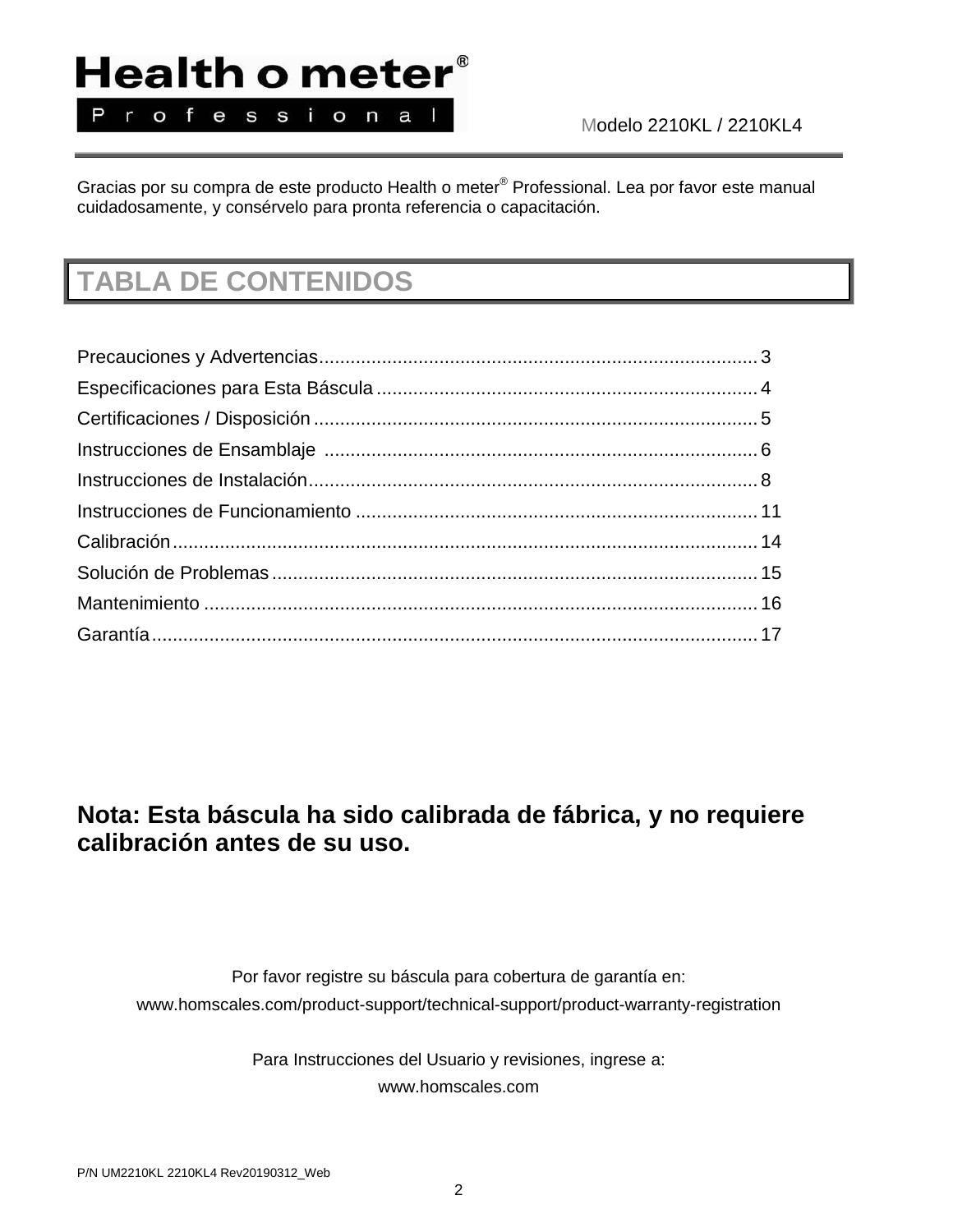## **PRECAUCIONES Y ADVERTENCIAS**

### **USO PREVISTO**

Esta báscula® Health o meter Professional neonatal / pediátrica se prevé que sea usada en un entorno médico por personal médico capacitado. Este producto fue diseñado para pesar a pacientes pediátricos colocados con seguridad sobre la bandeja de la báscula. No modifique el producto ni lo utilice para cualquier propósito fuera de su función prevista.

### **Para evitar lesiones al paciente / cuidador o daño a su báscula, por favor siga las instrucciones en este manual de usuario muy cuidadosamente.**

- No exceda la capacidad de peso especificada para esta báscula.
- Para pesajes exactos, se debe colocar esta báscula sobre una superficie plana y estable.
- Para pesajes exactos, verifique antes de cada uso el funcionamiento apropiado según el procedimiento descrito en este manual.
- No se utilice en presencia de materiales inflamables o explosivos.
- Si la báscula se daña, no debe utilizarse hasta que se le dé el servicio adecuado.
- No transporte la báscula con un paciente u objeto sobre la misma.
- Asegúrese de que la báscula no entre en contacto con líquidos, o altas temperaturas o humedad.
- No esterilice la báscula usando gas o autoclave.
- Las básculas contienen sensores delicados. No golpee contra puertas, paredes, etc., ya que es posible dañarlas.

### **Seguridad del Paciente**

- Esta báscula está diseñada exclusivamente para pesaje estático de pacientes. Ninguna báscula debe de ser usada para trasladar pacientes.
- Para prevenir lesiones al paciente, el mismo debe estar atendido durante todo el evento de pesaje.

### **Cuando ponga a funcionar la báscula con baterías:**

- Si la pantalla indica batería baja, reemplace las baterías cuanto antes.
- Cuando se reemplacen / se inserten las baterías, asegúrese de usar solamente baterías nuevas.

En ningún caso Pelstar, LLC será responsable por daños o lesiones causados por, o en relación a, el ensamblaje, uso o uso incorrecto de sus productos.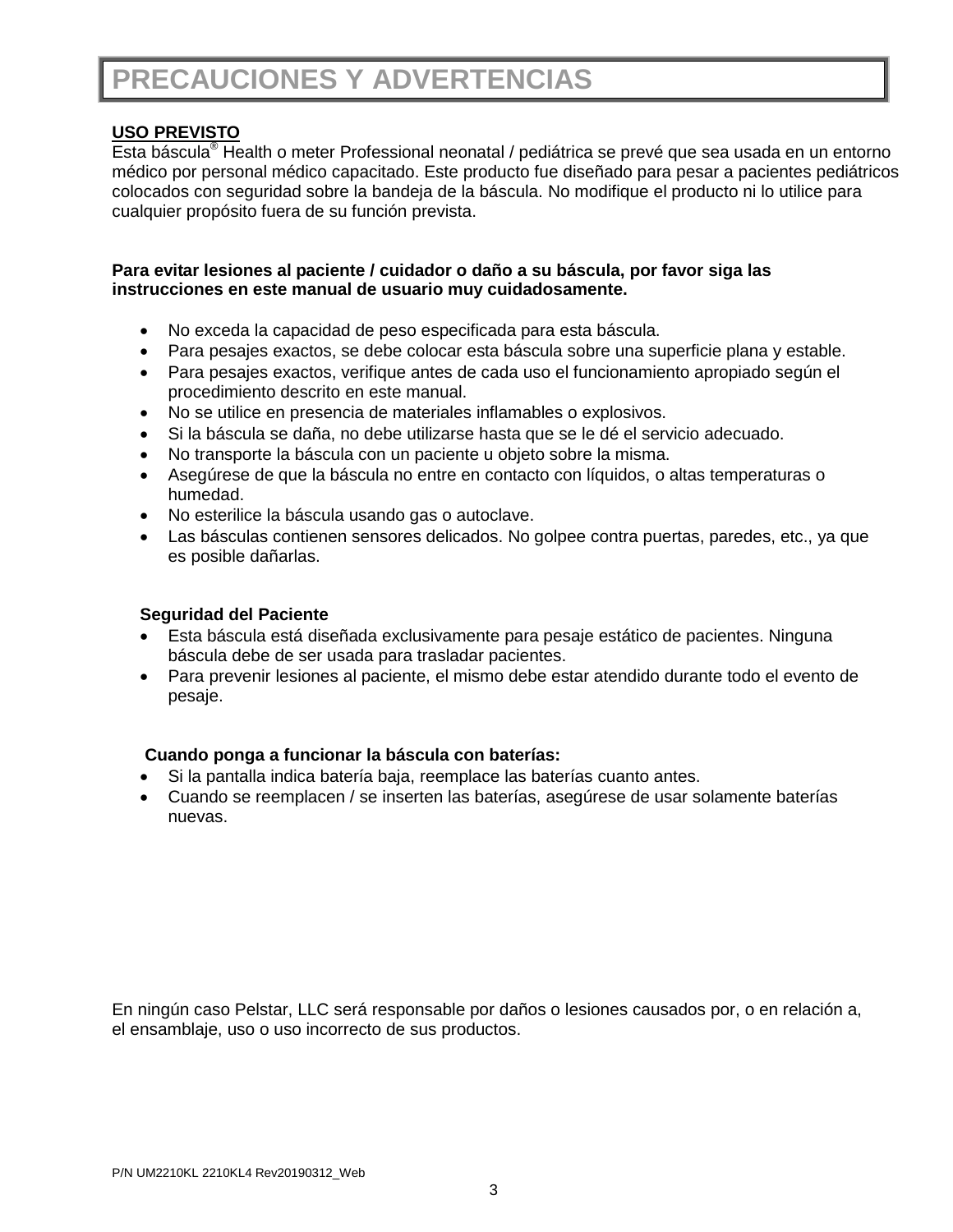## **ESPECIFICACIONES DE ESTA BÁSCULA**

### **Generales**

Health o meter® Professional básculas usa la tecnología de microprocesadores más sofisticada disponible. Cada instrumento de precisión se diseña para proporcionar mediciones de peso exactas, confiables y repetibles, así como otras características que hacen el proceso de pesaje simple, rápido y conveniente.

Para lograr resultados satisfactorios, el operario debe leer este manual completamente antes de usar la báscula.

Si surgen preguntas con respecto a esta báscula o su uso, por favor contacte al Servicio a Clientes de Health o meter® Professional Básculas al 1-800-815-6615.

| Capacidad y Resolución    | 20,000 gramos / 20 kg / 45 lb                                                                                                                                           |                                                                                                                                                        |  |
|---------------------------|-------------------------------------------------------------------------------------------------------------------------------------------------------------------------|--------------------------------------------------------------------------------------------------------------------------------------------------------|--|
|                           | Resolución: 1 g (hasta 10,000 g); 5 g (de 10,001 a 20,000 g);                                                                                                           |                                                                                                                                                        |  |
|                           | $0.1$ oz $(0 - 45$ lb)                                                                                                                                                  |                                                                                                                                                        |  |
| Requerimientos de Energía | 6 baterías Alcalinas de Celda C                                                                                                                                         |                                                                                                                                                        |  |
| Ambiente                  | Temperaturas de funcionamiento: 68°F a 85°F (20°C a 30°C)<br>Temperaturas de almacenamiento: 14°F hasta 122°F (-10°C hasta<br>$50^{\circ}$ C)<br>Humedad Máxima: 95% HR |                                                                                                                                                        |  |
| Dimensiones Físicas       | Bandeja de 2 Lados:<br>Ancho: 24" (610 mm)<br>Largo: 15 3/8" (391 mm)<br>Altura: 3" (76 mm)                                                                             | Bandeja de 4 Lados:<br>Ancho: 27" (686 mm)<br>Largo: 15 3/8" (391 mm)<br>Altura: 3" (76 mm)                                                            |  |
|                           | 2210KL Área Ocupada<br>por el Producto<br>Ancho: 25 1/2" (648 mm)<br>Largo: 17 3/8" (441 mm)<br>Altura: 5 3/8" (137 mm)<br>Peso: 24.4 lb (11 kg)                        | 2210KL4 Área Ocupada por el<br><b>Producto</b><br>Ancho: 27" (686 mm)<br>Largo: 17 3/8" (441 mm)<br>Altura: 5 3/8" (137 mm)<br>Peso: 25.2 lb (11.4 kg) |  |

### **Especificaciones de la báscula 2210KL / 2210KL4**

![](_page_21_Picture_7.jpeg)

![](_page_21_Picture_8.jpeg)

Se requiere atención o precaución. Riesgo de peligro potencial.

![](_page_21_Picture_10.jpeg)

Colocación apropiada de la polaridad de la batería.

![](_page_21_Picture_12.jpeg)

Grado de protección contra choque eléctrico. Tipo BF. Corriente eléctrica directa.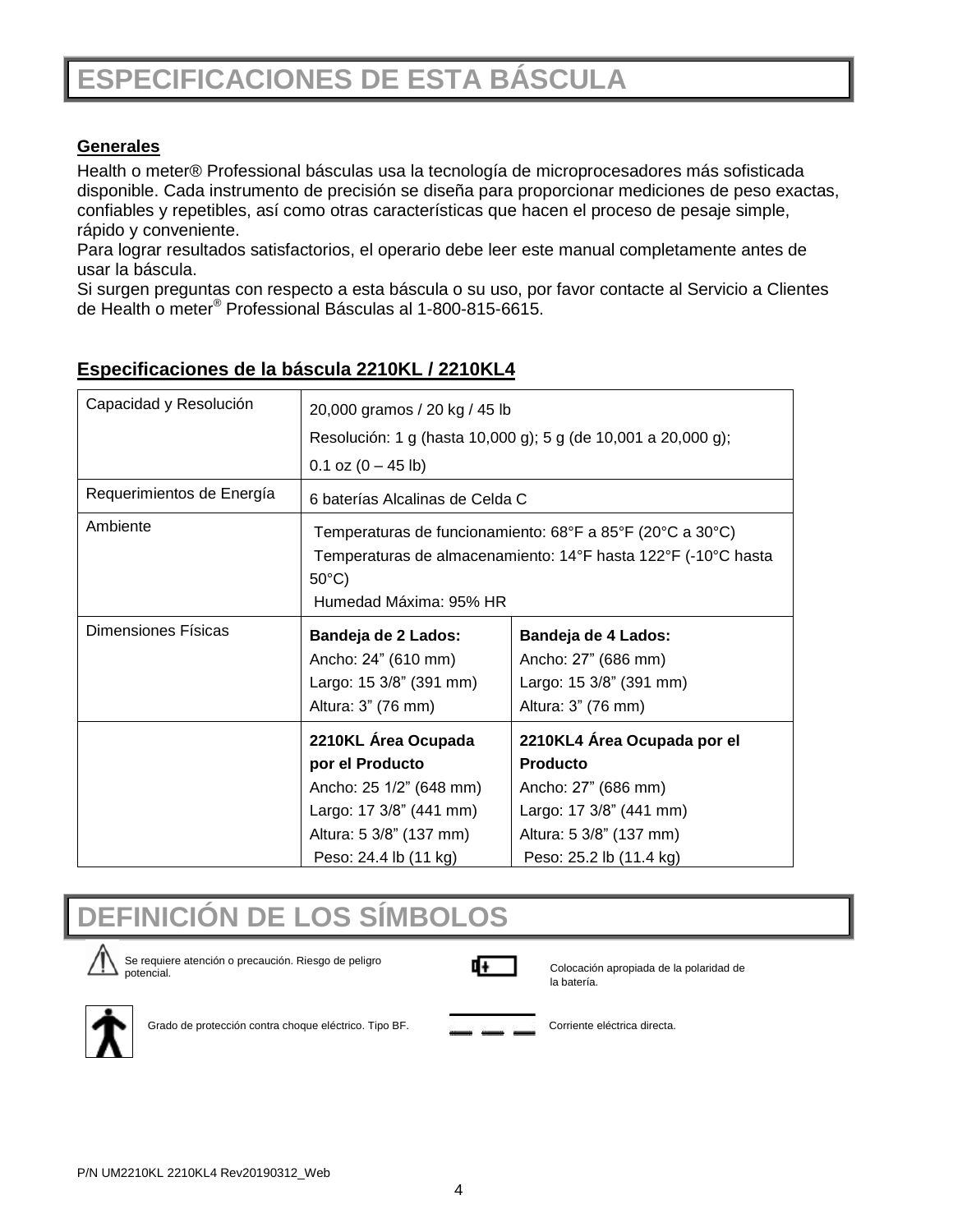## **CERTIFICACIONES / DISPOSICIÓN**

### **Descripciones de la Certificación**

| ISO13485:2016<br>CERTIFIED | Pelstar, LLC se ha certificado oficialmente como el fabricante<br>de los dispositivos médicos Health o meter® Professional. El<br>sistema de aseguramiento de calidad de Pelstar LLC cubre el<br>desarrollo, producción, ventas y servicio de básculas médicas<br>y sistemas de medición. |
|----------------------------|-------------------------------------------------------------------------------------------------------------------------------------------------------------------------------------------------------------------------------------------------------------------------------------------|
|                            | Este producto se prueba con respecto a y cumple con los<br>requerimientos de:<br>1. CSA C22.2 No. 601-1 M90: Equipo Eléctrico Médico                                                                                                                                                      |

### **Disposición de la Báscula:**

![](_page_22_Picture_4.jpeg)

Esta báscula Health o meter® Professional debe ser eliminada apropiadamente como desecho electrónico. Siga las regulaciones nacionales, regionales o locales que apliquen a usted para la elminación de desechos electrónicos o baterías. No se deshaga de este dispositivo como desecho doméstico.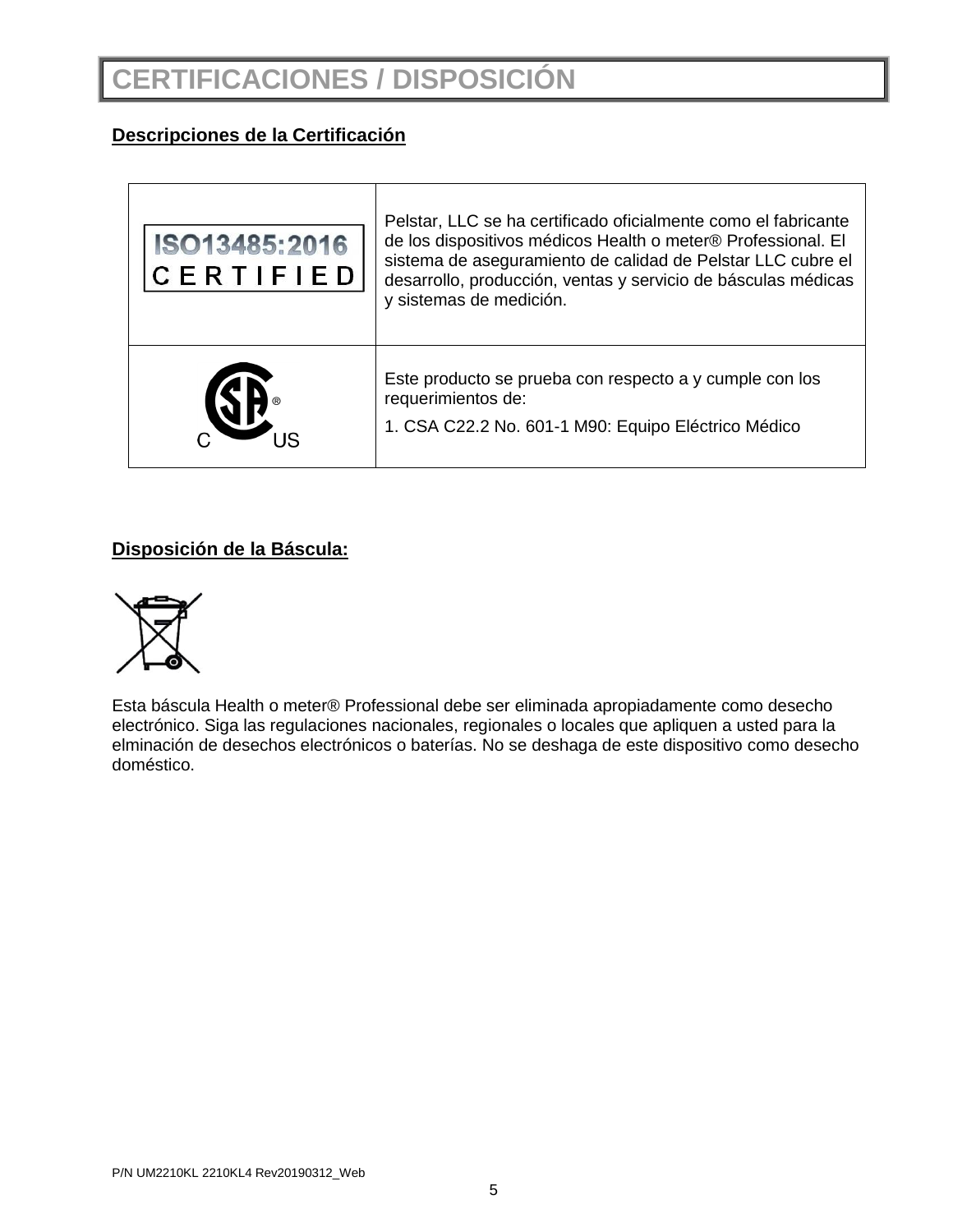## **INSTRUCCIONES DE ENSAMBLAJE**

### **Antes de Ensamblar**

Cada 2210KL / 2210KL4 báscula neonatal/pediátrica de bandeja se envía desarmada en un embalaje. Examine cuidadosamente la caja de cartón en busca de daño en el envío antes de desempacar. Si se detecta daño, contacte a su compañía de envíos o representante Health o meter® Professional inmediatamente al 1-800-815-6615. Cualquier reclamación debe ser presentada con la compañía de envíos tan pronto como se reciba el paquete. La información siguiente detalla lo que usted encontrará dentro del empaque de cartón principal al desempacar los componentes para su ensamblado.

Para evitar rasgar cualquiera de los componentes, extraiga cuidadosamente cada pieza en la caja y desenvuelva los materiales del empaque. Ponga aparte la caja para su almacenamiento. A fin de evitar daño en los componentes de la báscula cuando la desempaque, no use una navaja para cortar cartón, o un cuchillo o tijeras o cualquier objeto afilado para abrir el empaque protector interno.

### **Lista de Componentes**

### **Caja de cartón**

- (2) Plataforma de la báscula
- (1) Bandeja de acrílico
- (6) baterías Alcalinas de Celda C
- (1) Instrucciones del usuario

### **Herramientas Requeridas**

Desarmador de cruz (no incluido)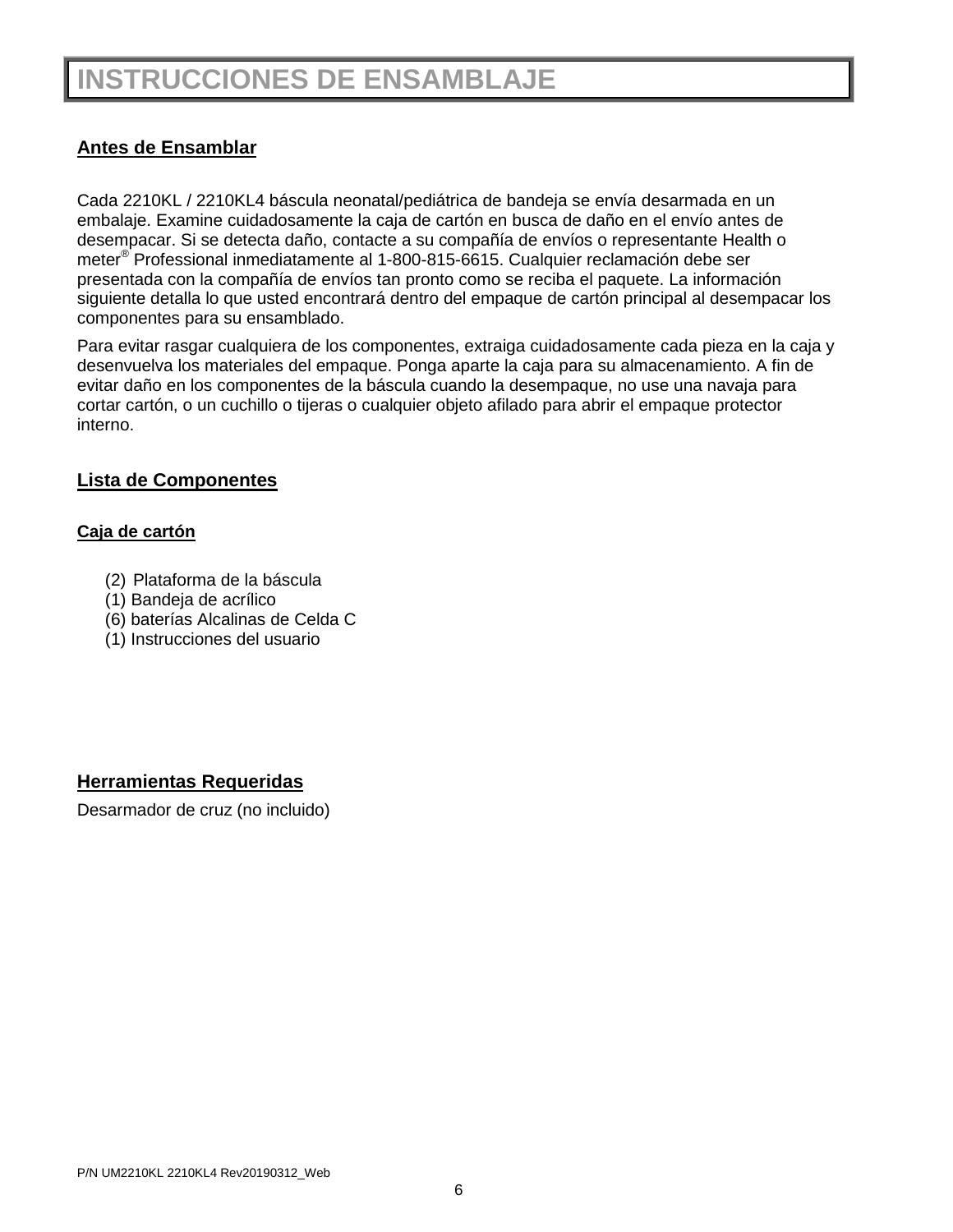## **INSTRUCCIONES DE ENSAMBLAJE (CONTINUACIÓN)**

La báscula se envía sin las seis (6) baterías de celda C instaladas. El compartimiento de baterías está situado abajo de la cubierta de la báscula. Utilice el procedimiento siguiente para instalar las baterías:

1. Retire la cubierta superior de la báscula quitando los seis (6) tornillos. **IMPORTANTE:** Al poner la cubierta a un lado, no le dé vuelta o gire la orientación. La cubierta solamente entra en una dirección y debe ser puesta nuevamente en la misma dirección tal y como fue removida, o la bandeja no asentará apropiadamente en los pernos de montaje de la bandeja.

2. Localice la bandeja de las baterías (en el centro posterior de la plataforma de la báscula). Tiene una cubierta blanca asegurada con dos tornillos. Retire los tornillos y la cubierta de la batería.

3. Inserte las baterías nuevas. Observe la orientación mostrada en la parte inferior de la bandeja de la batería.

![](_page_24_Picture_5.jpeg)

Retire la Cubierta de la Báscula

4. Coloque nuevamente la cubierta y los tornillos de la bandeja de la batería. Antes de instalar la cubierta de la báscula, presione **ON/ZERO** para asegurar que la báscula encienda.

5. Reinstale la cubierta de la báscula. Inicie insertando parcialmente los (6) tornillos. Una vez centrada la cubierta, apriete completamente los tornillos. Asegúrese de que la cubierta de la báscula se reemplace en la misma orientación tal como fue retirada. La cubierta solamente entra en una dirección o la bandeja no asentará apropiadamente en los pernos de montaje de la misma. Para asegurarse de que la cubierta está colocada en la dirección correcta, los pernos de montaje de la bandeja deben estar centrados en los cuatro círculos de la cubierta.

![](_page_24_Picture_9.jpeg)

![](_page_24_Picture_10.jpeg)

![](_page_24_Picture_12.jpeg)

centrado no centrado

6. Posicione la báscula con los botones de la pantalla dirigidos hacia usted.La bandeja de acrílico tiene una cinta métrica incorporada. Alinee la bandeja a fin de que la cinta métrica quede posicionada sobre el extremo posterior de la plataforma de la báscula.

![](_page_24_Figure_15.jpeg)

Instale la Bandeja

7. Baje cuidadosamente la bandeja sobre los cuatro pernos de montaje sobre la plataforma de la báscula. Cuando la bandeja se alinee

correctamente con los pernos, empuje suavemente hacia abajo la bandeja sobre cada perno hasta que encaje a presión en su posición bloqueada. Cuando esto esté colocado correctamente, habrá un espacio de alrededor de 3/8" / 9.5mm entre las partes superior e inferior de la plataforma.

### *Levante siempre la báscula por las asas negras solamente – nunca por la bandeja.*

### **Mover la Báscula**

La báscula se debe levantar por las dos asas negras solamente.

Para su conveniencia, está disponible un carrito, modelo # 2210CART.

**NOTA: La bandeja de la báscula nunca se debe usar para transportar un bebé u objetos. La superficie de la bandeja debe estar libre de cualquier objeto durante el transporte.**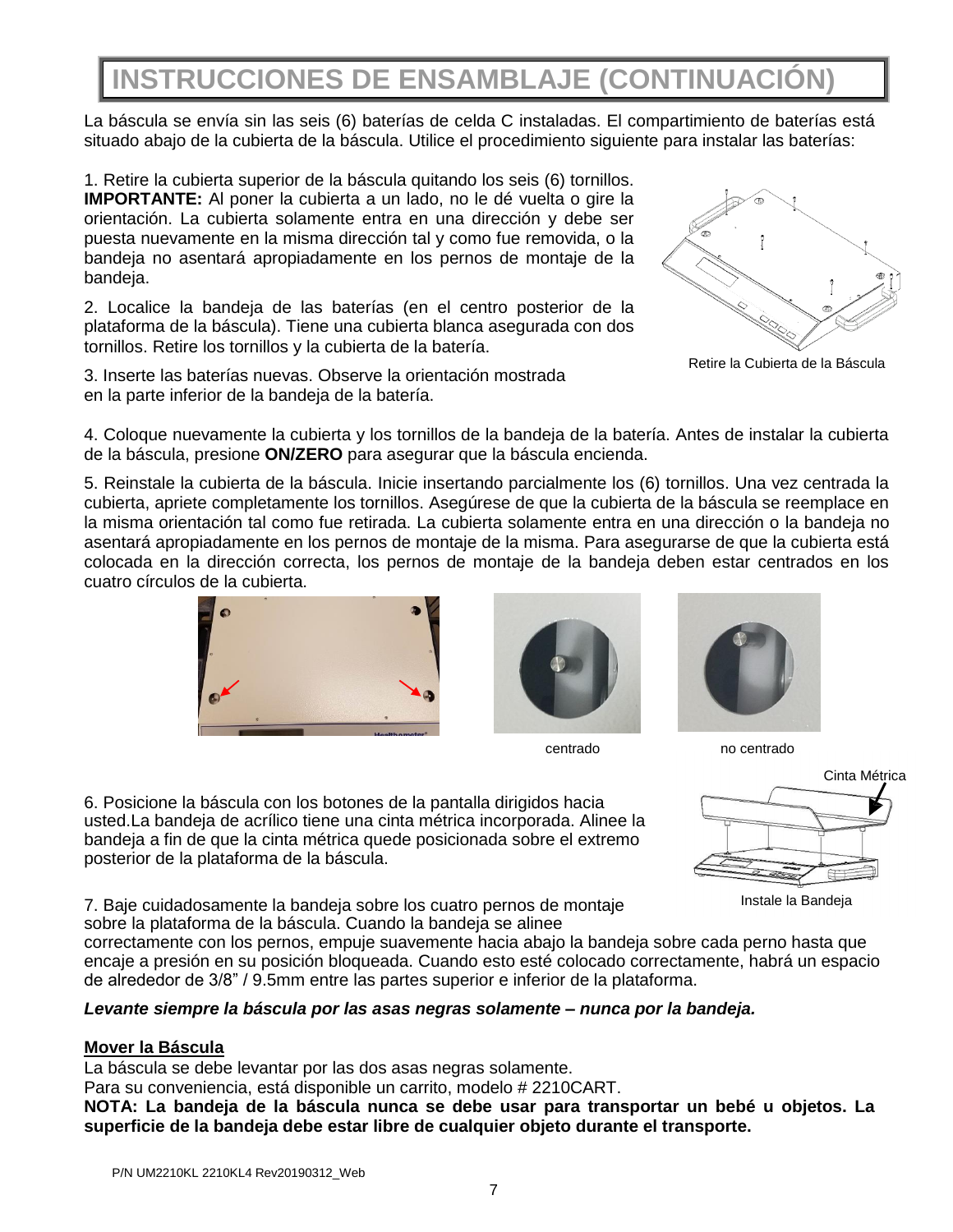### **Activar/Desactivar el Sonido**

Un tono se activa cuando se bloquea un peso o se presiona un botón. (El ajuste de fábrica es "on") La báscula se puede programar a modo silencioso o de sonido cuando la misma se opera. Siga este procedimiento para configurar la opción preferida.

- 1. Presione el botón **ON/ZERO** y espere a que la báscula muestre "0.0".
- 2. Mantenga presionado el botón **MENÚ** y presione el botón **RECALL**. Se visualizará "Set-0" y destellará "0".
- 3. Presione el botón repetidamente hasta que aparezca "Set-5". Presione el botón **ENTER**.

Nota: el **A** botón debe ser presionado inmediatamente luego de que aparezca "Set-0" o la báscula regresará a cero.

- 4. "11011" aparecerá en la pantalla. El ajuste del sonido se cambia con el primer dígito "11011". Para mantener los sonidos activos, seleccione "1". Para desactivar el sonido, seleccione "0". Utilice los botones  $\blacktriangle$  y  $\nabla$  para ingresar el ajuste deseado. Ejemplo: Sonido encendido = 11011 Sonido apagado = 01011
- 5. Presione **ENTER** cuando su selección esté completa. Presione **ENTER** para avanzar al siguiente dígito / ajuste. Si no se necesita cambiar ningún otro ajuste, presione **ENTER** hasta que la báscula regrese a cero.

### **Programar Tiempo de Auto-apagado**

El 2210KL / 2210KL4 se ha preestablecido de fábrica para apagarse después de un minuto de inactividad. Esto se puede cambiar a cualquier incremento (desde 12 segundos hasta 25 minutos) para satisfacer sus necesidades.

- 1. Presione el botón **ON/ZERO** y espere a que la báscula muestre "0.0".
- 2. Mantenga presionado el botón **MENÚ** y presione el botón **RECALL**. Se visualizará "Set-0" y destellará "0".
- 3. Presione el botón repetidamente hasta que aparezca "Set-3"; presione **ENTER**. Nota: el **A** botón debe ser presionado inmediatamente luego de que aparezca "Set-0" o la báscula regresará a cero.
- 4. El tiempo de auto-apagado del programa actual en la báscula se mostrará como minutos y décimas de minutos (por ejemplo, "03.2"); el dígito a la izquierda destellará. Use los botones y para fijar el valor deseado; presione **ENTER** para avanzar al siguiente dígito. Por ejemplo, fijar el tiempo como "00.5" apagará la báscula luego de 30 segundos de inactividad; "02.0" apagará la báscula luego de 2 minutos; "25.0" apagará la báscula luego de 25 minutos.
- 5. Presione **ENTER** al finalizar para guardar y volver al funcionamiento normal de pesado.

### **Configuración de la Unidad de Medición (LB / GM or LB / KG)**

La unidad de medición puede ser mostrada en lb / gramos (por ejemplo, 2541 gramos) o en lb / kilogramos (2.541 kg). (El ajuste de fábrica es libras / gramos). Siga este procedimiento para fijar la opción preferida.

- 2. Presione el botón **ON/ZERO** y espere a que la báscula muestre "0.0".
- 3. Mantenga presionado el botón **MENÚ** y presione el botón **RECALL**. Se visualizará "Set-0" y destellará "0".
- 4. Presione el botón repetidamente hasta que aparezca "Set-5". Presione el botón **ENTER**. Nota: el  $\triangle$  botón debe ser presionado inmediatamente luego de que aparezca "Set-0" o la báscula regresará a cero.
- 5. "11011" aparecerá en la pantalla. El ajuste de unidad de medición se cambia con el quinto dígito "11011". Para pesar en libras/kilogramos, seleccione "0". Para pesar en libras/gramos seleccione "1". Ejemplo: LB / KG en la pantalla = 11010 LB / GM en la pantalla = 11011
- 6. Presione **ENTER** cuando complete su selección y la báscula regresará a cero.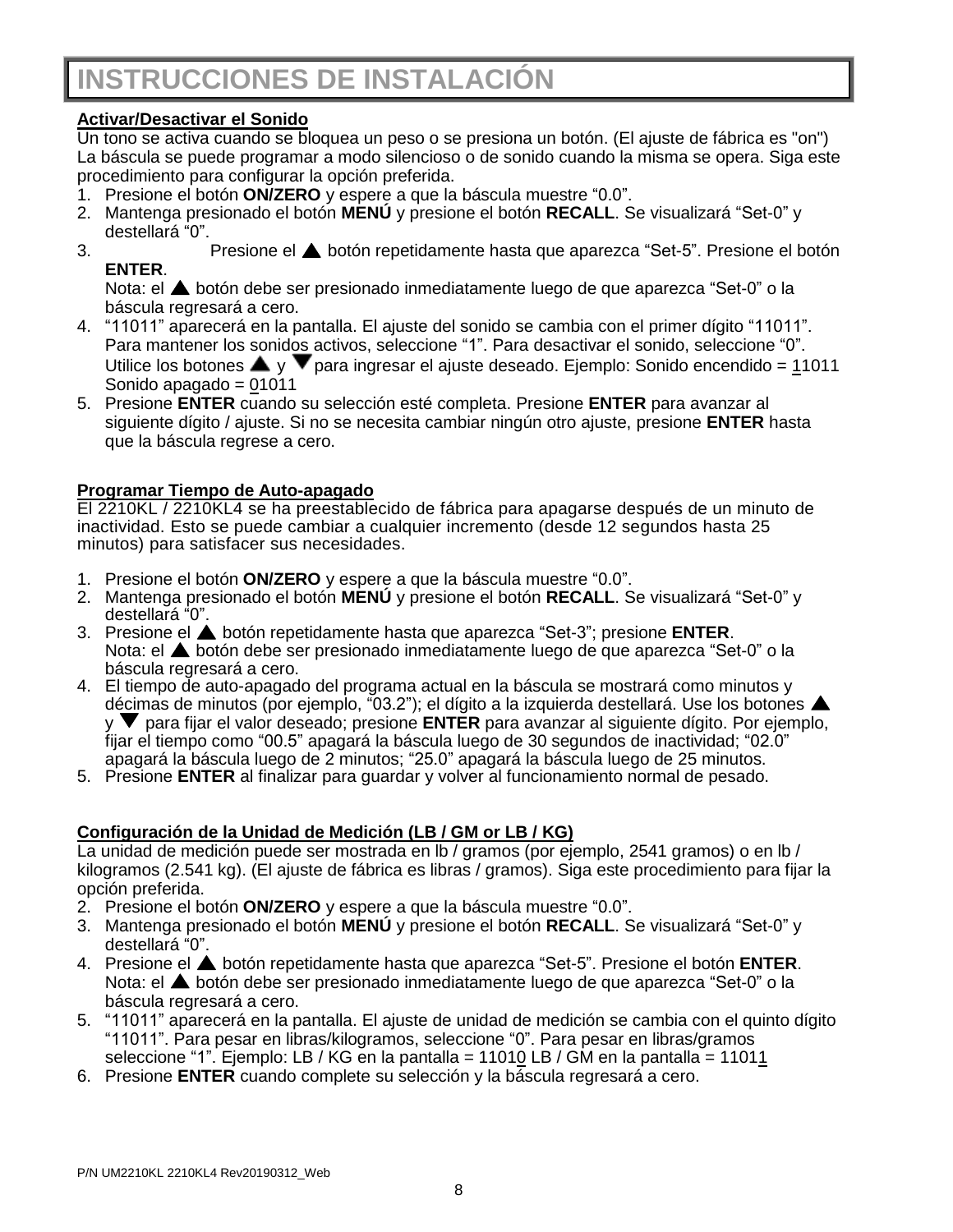### **Bloqueo de Unidad**

El botón LB / GM puede ser desactivado para que la báscula pese solamente en la unidad de medición seleccionada. (El ajuste de fábrica es "desbloqueado"). Siga estos procedimientos para fijar la opción preferida.

**Instrucciones de Bloqueo de KG** *(Esta función no está disponible en modelos con un código de 0812 o menor.)* **Nota: Para fijar KG, la báscula debe ser configurada en el modo LB / KG (ver la Pág. 8) y se debe seleccionar kilogramos en la pantalla antes de iniciar el procedimiento de bloqueo.**

- 1. Presione el botón **ON/ZERO** y espere a que la báscula muestre "0.0".
- 2. Mantenga presionado **MENU** y presione **RECALL**. Se visualizará "Set-0" y destellará el "0".
- 3. Presione el botón repetidamente hasta que aparezca "Set-5". Presione **ENTER**. Nota: el **A** botón debe ser presionado inmediatamente luego de que aparezca "Set-0" o la báscula regresará a cero.
- 4. "11010" aparecerá en la pantalla. El ajuste de bloqueo se cambia con el segundo dígito "11010".
- 5. Presione **ENTER** hasta que destelle el segundo dígito. Utilice los botones  $\triangle$  v  $\triangledown$  para ingresar el ajuste deseado.

Para bloquear KG, seleccione "0". Ejemplo: Bloqueado = 10010

6. Presione **ENTER** cuando su selección esté completa. Presione **ENTER** para avanzar al siguiente dígito / ajuste. Si no se necesita cambiar ningún otro ajuste, presione **ENTER**  repetidamente hasta que la báscula regrese a cero.

### **Instrucciones para fijar GM**

### **Nota: Para fijar GM, la báscula debe ser configurada en el modo LB / GM (ver la Pág. 8) y se debe seleccionar gramos en la pantalla antes de iniciar el procedimiento de bloqueo**.

- 1. Presione el botón **ON/ZERO** y espere a que la báscula muestre "0.0".
- 2. Mantenga presionado **MENU** y presione **RECALL**. Se visualizará "Set-0" y destellará "0".
- 3. Presione el botón repetidamente hasta que aparezca "Set-5". Presione **ENTER**. Nota: el **A** botón debe ser presionado inmediatamente luego de que aparezca "Set-0" o la báscula regresará a cero.
- 4. "11011" aparecerá en la pantalla. El ajuste de bloqueo se cambia con el segundo dígito "11011".
- 5. Presione **ENTER** hasta que destelle el segundo dígito. Utilice los botones  $\blacktriangle$  v  $\blacktriangledown$  para ingresar el ajuste deseado.

Para bloquear GM, seleccione "0". Ejemplo: Bloqueado = 10011

6. Presione **ENTER** cuando su selección esté completa. Presione **ENTER** para avanzar al siguiente dígito / ajuste. Si no se necesita cambiar ningún otro ajuste, presione **ENTER**  repetidamente hasta que la báscula regrese a cero.

### **Instrucciones para Fijar LB**

### **Nota: Para fijar LB, se debe seleccionar la unidad libras en la pantalla antes de iniciar el procedimiento de bloqueo.**

- 1. Presione el botón **ON/ZERO** y espere a que la báscula muestre "0.0".
- 2. Mantenga presionado **MENU** y presione **RECALL**. Se visualizará "Set-0" y destellará "0".
- 3. Presione el botón repetidamente hasta que aparezca "Set-5". Presione **ENTER**. Nota: el **A** botón debe ser presionado inmediatamente luego de que aparezca "Set-0" o la báscula regresará a cero.
- 4. "11011" aparecerá en la pantalla. El ajuste de bloqueo se cambia con el segundo dígito "1<sup>1</sup>011".
- 5. Presione **ENTER** hasta que destelle el segundo dígito. Utilice los botones  $\blacktriangle$  y  $\blacktriangledown$  para ingresar el ajuste deseado.

Para bloquear LB, seleccione "0". Bloqueado =  $10011$ 

6. Presione **ENTER** cuando su selección esté completa. Presione **ENTER** para avanzar al siguiente dígito / ajuste. Si no se necesita cambiar ningún otro ajuste, presione **ENTER**  repetidamente hasta que la báscula regrese a cero.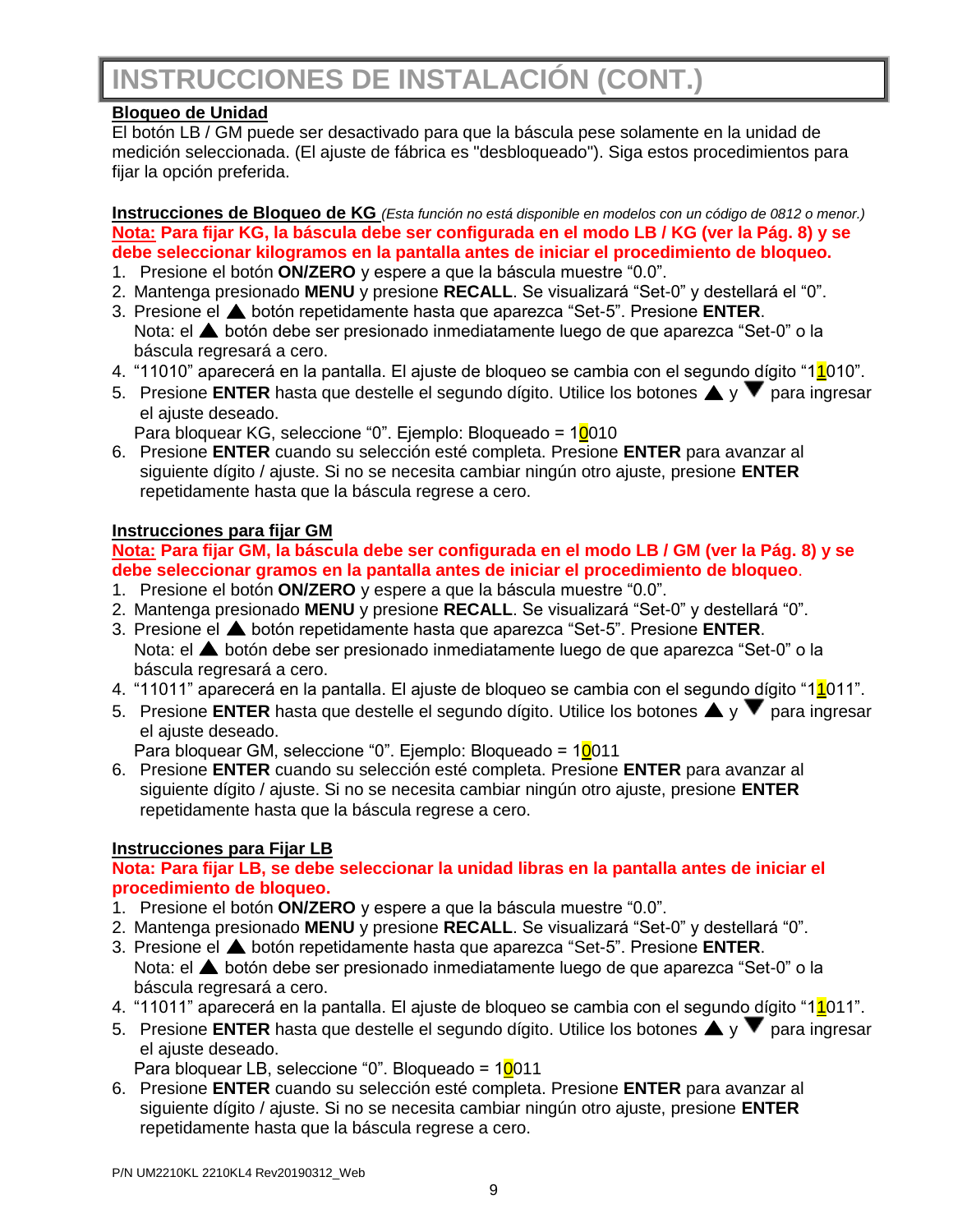### **Desbloquear la Unidad de Medición de Peso**

- 1. Presione el botón **ON/ZERO** y espere a que la báscula muestre "0.0".
- 2. Mantenga presionado **MENU** y presione **RECALL**. Se visualizará "Set-0" y destellará el "0".
- 3. Presione el botón repetidamente hasta que aparezca "Set-5". Presione **ENTER**. Nota: el  $\triangle$  botón debe ser presionado inmediatamente luego de que aparezca "Set-0" o la báscula regresará a cero.
- 4. "10010" o "10011" aparecerá en la pantalla. El ajuste de bloqueo se cambia con el segundo dígito "1<mark>0</mark>011".
- 5. Presione **ENTER** hasta que destelle el segundo dígito. Utilice los botones  $\triangle$  y  $\triangledown$  para ingresar el ajuste deseado.

Para desbloquear la unidad de medición del peso seleccione "1". Desbloqueado = 11011 o 11010

6. Presione **ENTER** cuando su selección esté completa. Presione **ENTER** para avanzar al siguiente dígito / ajuste. Si no se necesita cambiar ningún otro ajuste, presione **ENTER**  repetidamente hasta que la báscula regrese a cero.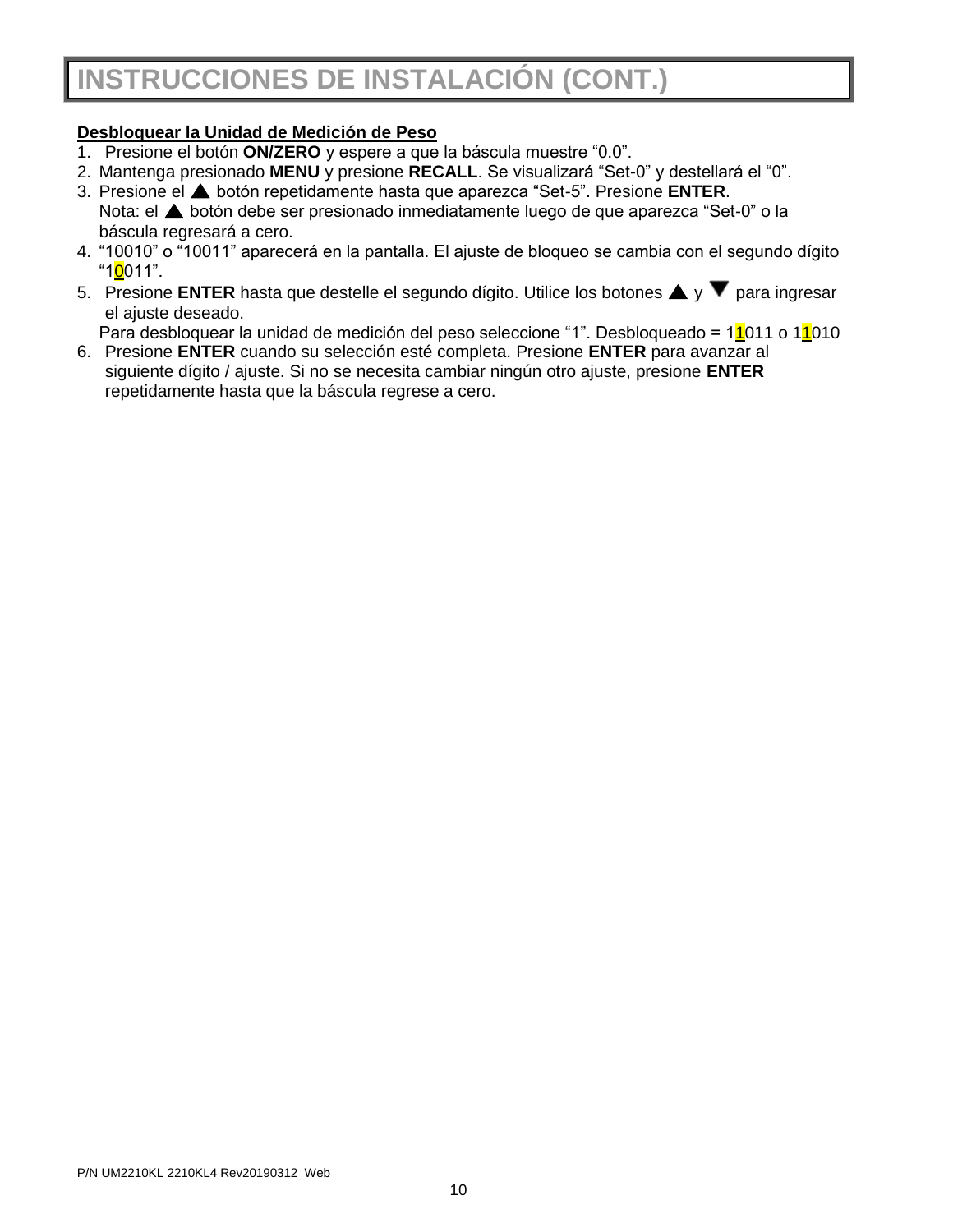## **INSTRUCCIONES DE FUNCIONAMIENTO**

![](_page_28_Figure_1.jpeg)

### **Íconos en la Pantalla**

| Icono                                    | <b>Descripción</b>                                             |
|------------------------------------------|----------------------------------------------------------------|
|                                          | Indica el nivel de batería restante.                           |
| kg                                       | Indica que el modo del peso está en kilogramos.                |
| lb:oz                                    | Indica que el modo del peso está en libras/onzas.              |
| grams                                    | Indica que el modo del peso está en gramos.                    |
| <b>NET WT (PESO)</b><br>NETO)            | Se exhibe cuando se tara un peso.                              |
| <b>PRIOR WT (PESO)</b><br><b>PREVIO)</b> | Se exhibe después de una medición de peso.                     |
| <b>AVERAGE WT</b>                        | Se exhibe cuando se detecta movimiento durante una medición de |
| (PESO PROMEDIO)                          | peso.                                                          |

### **Botones del Teclado**

Observe que algunos botones realizan funciones múltiples.

| <b>Función</b>                         | Descripción                                                                                                                                                                                                                                                                                                                                           |  |  |
|----------------------------------------|-------------------------------------------------------------------------------------------------------------------------------------------------------------------------------------------------------------------------------------------------------------------------------------------------------------------------------------------------------|--|--|
| <b>ON/Zero</b><br>(ON/Cero)            | Presione para encender la báscula o reajustar a cero.                                                                                                                                                                                                                                                                                                 |  |  |
| TARE (TARA)                            | Se usa para realizar la función de tara y resta el peso de un objeto sobre<br>la bandeja.                                                                                                                                                                                                                                                             |  |  |
| LB/GM                                  | Cambia la unidad de medición entre libras y gramos en<br>el modoLB / GM o kilogramos y gramos en el modo KG / GM. Consulte<br>las Opciones de Configuración del Usuario en la página 8 por<br>instrucciones para cambiar el modo de la unidad de medición.<br>La función secundaria es la de flecha arriba, y se usa para la selección<br>en el menú. |  |  |
| <b>REWEIGHT</b><br>(VOLVER A<br>PESAR) | Permite repetir el pesaje del paciente sin bajarse de la báscula.                                                                                                                                                                                                                                                                                     |  |  |
| <b>RECALL</b><br>(RECORDAR)            | Recuerda la medición de peso anterior.<br>La función secundaria es la de flecha abajo, y se usa para la selección en<br>el menú.                                                                                                                                                                                                                      |  |  |
| <b>MENU (MENÚ)</b>                     | Se usa para las funciones de programación avanzadas.<br>La función secundaria es la de botón ENTER, y se usa para la selección<br>en el menú.                                                                                                                                                                                                         |  |  |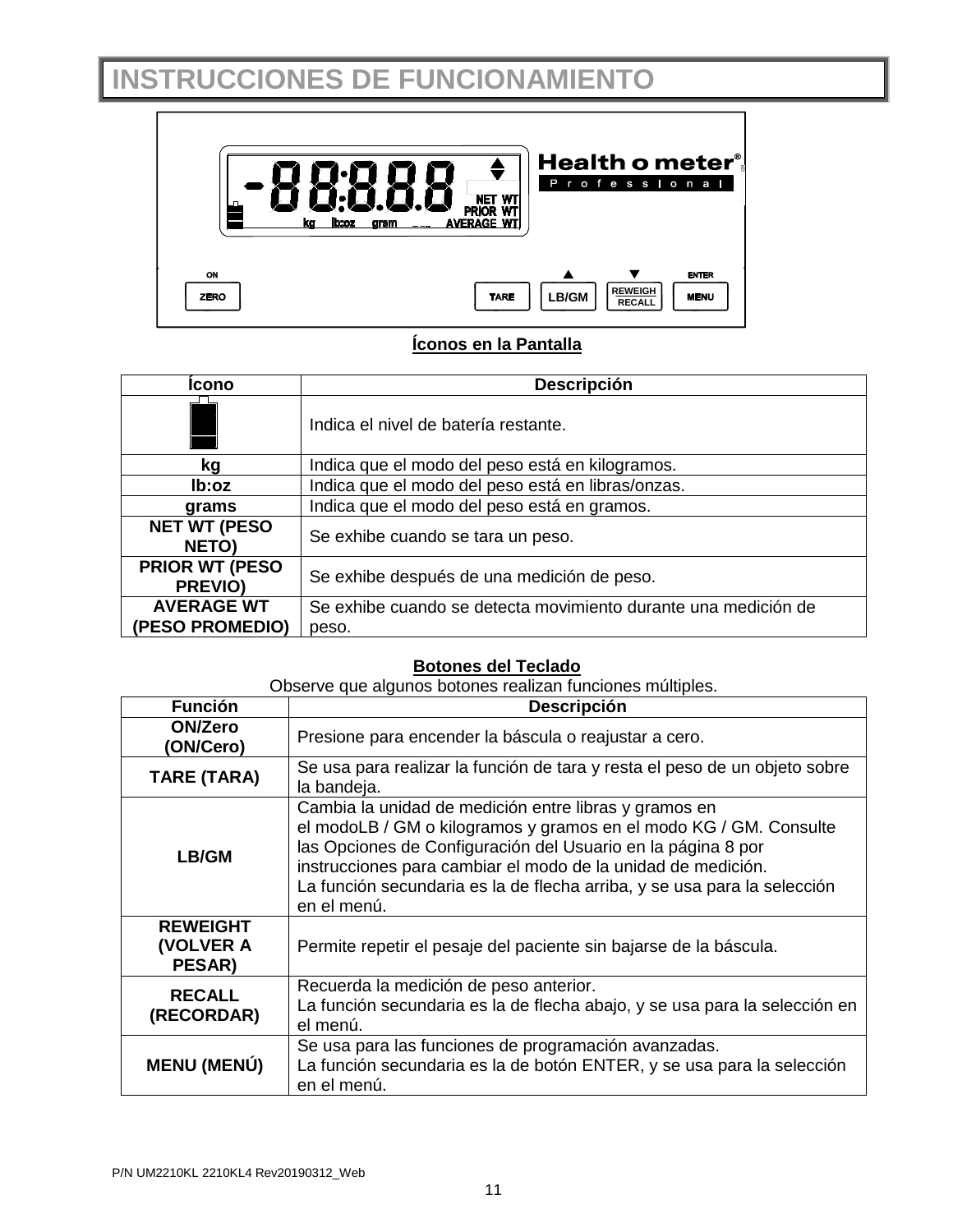### **Para Pesar a un Paciente**

- 1. Presione el botón azul **ON/ZERO**. Asegúrese de que aparezca "0" en la pantalla.
- 2. Coloque al bebé en la bandeja.
- 3. Permita que la báscula se fije en el peso. La báscula emitirá un sonido y mostrará "PRIOR WT" cuando se bloquee el peso.
- 4. Retire al bebé de la bandeja. El valor de la medición se queda en la pantalla hasta que es borrado.
- 5. Para borrar el peso mostrado y preparar la báscula para el siguiente pesaje, presione el botón azul **ON/ZERO**.

### **Función de Tara**

Al usar esta báscula, el peso de un objeto (por ejemplo una manta sobre la báscula y con el bebé siendo pesado) puede restarse del peso total para determinar el peso neto del bebé solo. La función de tara realiza automáticamente esta resta, evitando la necesidad de cálculos manuales.

![](_page_29_Figure_9.jpeg)

Exhibición del peso neto

- 1. Encienda la báscula y espere a que aparezca "0" en la pantalla.
- 2. Coloque el objeto (por ejemplo, la manta) sobre la bandeja. Se mostrará el peso del objeto.
- 3. Presione el botón TARE. Se motrarán "NET WT" y "0.0".
- *Si el objeto se quita de la plataforma, su peso será mostrado como un valor negativo.*
- 4. Coloque al bebé sobre la bandeja con el objeto. La lectura ahora reflejará el peso neto del bebé.
- 5. Presione **ON/ZERO** para hacer volver a la báscula al funcionamiento de pesaje normal.

### **Función de Bloqueo del Peso**

Al usar esta báscula, el peso de cualquier objeto por encima de 512 gramos será bloqueado en la pantalla incluso después de que el bebé sea retirado de la bandeja. Esto permitirá al cuidador atender las necesidades del bebé primero, y luego registrar el peso. Este valor puede ser registrado incluso después de que se apague la báscula.

Cuando se bloquee el peso del bebé, se mostrará "PRIOR WT". El peso seguirá sobre la pantalla incluso después de que el bebé sea retirado de la bandeja. No se podrá pesar otra vez hasta que el peso sea borrado presionando **ON/ZERO** o **REWEIGH/RECALL**.

![](_page_29_Picture_20.jpeg)

Mostrar Peso Bloqueado **NEIGH** 

Botón Volver a Pesar/Recordar

**ALL**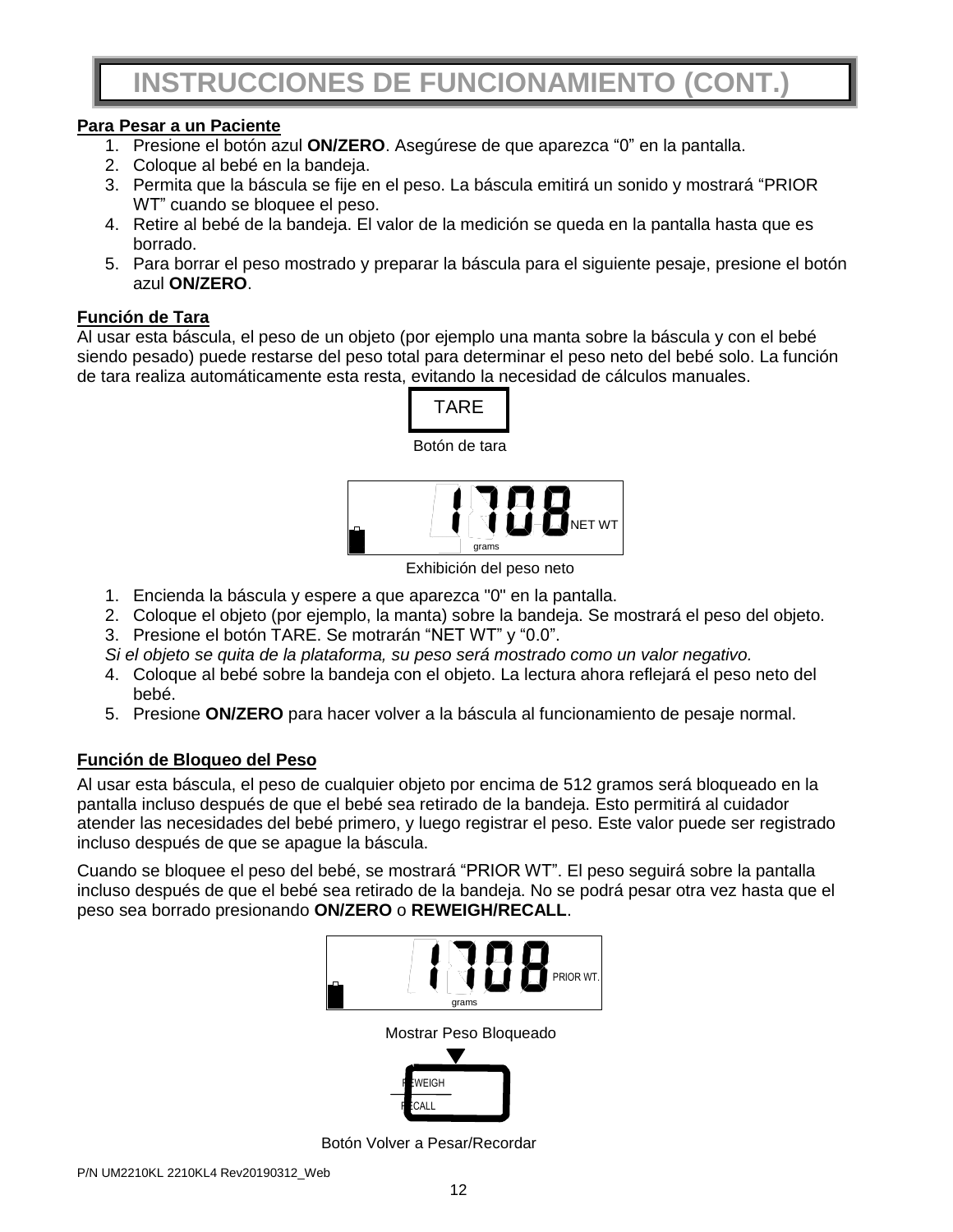### **VOLVER A PESAR**

La función Pesar de Nuevo se utiliza para pesar de nuevo al bebé mientras que él o ella todavía está en la bandeja.

Para pesar de nuevo, el bebé debe permanecer en la bandeja y una medición del peso debe aparecer en la pantalla. Simplemente presione **REWEIGH/ RECALL.**

### **RECORDAR**

La función Recordar se utiliza para recordar la última medición del peso después de que la báscula se ha apagado o luego de que se ha borrado la pantalla.

La báscula almacena automáticamente la última medición del peso. Se almacena este valor hasta que se toma una nueva medición o se borra intencionalmente presionando **ON/ZERO**.

Para recordar un valor de peso luego de que se ha medido el peso del bebé, el bebé ha sido retirado de la bandeja y la pantalla está apagada, presione **ON/ZERO** y luego **REWEIGH/ RECALL**. El valor almacenado se mostrará.

Para borrar el peso recordado y desbloquear la báscula para pesar otra vez, puede ya sea presionar **RECALL** o bien **ON/ZERO.**

### **Detección de Movimiento**

La detección del movimiento utiliza una tecnología propia que proporciona automáticamente la medida exacta del peso cuando hay movimiento en la bandeja.

Si hubo movimiento considerable durante el evento de pesaje, la detección de movimiento se activará luego de siete segundos y se mostrará "AVERAGE WT" junto con la medición del peso y "PRIOR WT".

![](_page_30_Picture_12.jpeg)

Movimiento detectado durante el pesaje

### **Indicadores de la vida de la batería**

Esta báscula tiene un excelente rendimiento de batería y la mayoría de los usuarios obtiene más de dos años de un juego de baterías. La longevidad de la batería variará con la frecuencia de uso y la longitud programada del Auto-apagado. Para ayudarle a asegurar el uso continuo de la báscula, la pantalla muestra la cantidad de carga restante de las baterías.

• **Ícono de Batería:** En la esquina inferior izquierda de la pantalla LCD hay un icono de una batería. Con baterías nuevas, los tres segmentos se verán oscuros. Conforme se agoten las baterías, los segmentos se apagarán.

• **La Batería Destella:** Cuando el icono de la batería luzca vacío y destelle, reemplace las baterías. **NOTA:** *Elimine apropiadamente las baterías. Instale seis (6) baterías alcalinas de celda C. No mezcle baterías nuevas y usadas. Consulte la página 7 por instrucciones de reemplazo de baterías.*

![](_page_30_Picture_18.jpeg)

Indicadores de Batería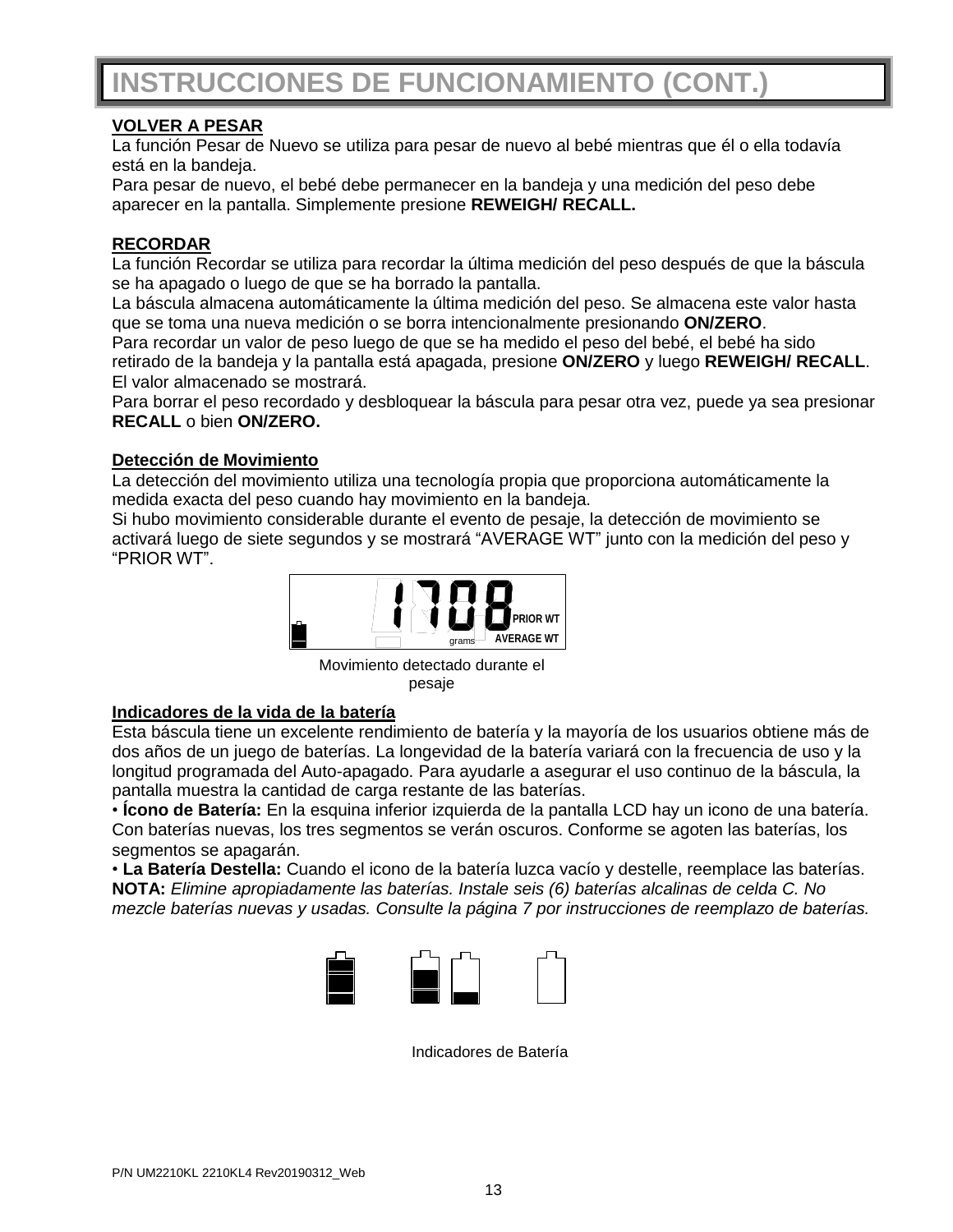**CALIBRACIÓN**

Su báscula ha sido calibrada de fábrica y no requiere calibración antes de su uso. Para verificar su exactitud, ponga un peso certificado exacto conocido (se recomienda entre 3,000 y 5,000 gramos) sobre la plataforma. Si la pantalla muestra un valor distinto al valor conocido en +/- 5 gramos, Health o meter Professional recomienda calibrar la báscula.

La calibración se debe hacer en gramos o kilogramos usando pesos certificados.

*NOTA IMPORTANTE: Un peso certificado es un peso que ha sido calibrado exactamente y su*  licencia es rastreable a los pesos y medidas de NBS. Los pesos de un cuarto de pesas **no** son *normalmente apropiados como pesos de verificación, pues su valor puede ser diferente a lo declarado.*

El modelo 2210KL/2210KL4 es un instrumento científico ultra-exacto. Las condiciones ambientales durante el proceso de calibración pueden causar desviaciones leves en los resultados de la calibración. Mientras que estas desviaciones no afectarán el funcionamiento general de la báscula, recomendamos el siguiente procedimiento para los resultados de calibración más exactos.

- 1. Presione el botón **ON/ZERO** y espere a que la pantalla muestre "0.0".
- 2. Sin peso en la plataforma, comience el procedimiento de calibración. **NOTA**: Asegúrese de que la báscula ha estado encendida por al menos 2 minutos antes de iniciar la calibración. Si está programado el Auto-Apagado a menos de 2 minutos, puede ocasionalmente dar un ligero golpe a la báscula para que no se apague o cambiar esa programación a más de 2 minutos.
- 3. El código de seguridad para la calibración debe ser introducido antes de intentar calibrar la báscula. Mantenga presionado **MENU** y presione **RECALL**. Suelte ambos botones. Se visualizará "Set-0" y destellará el "0".
- 4. Presione el botón repetidamente hasta que aparezca "Set-2". Presione **ENTER**. Nota: el botón debe ser presionado inmediatamente luego de que aparezca "Set-0" o la báscula regresará a cero.
- 5. Use las teclas y ▲ para ingresar "125" como el código de seguridad para la calibración. Presione **ENTER** para avanzar al siguiente dígito. Después de ingresar el tercer dígito, presione **ENTER** y la báscula volverá al modo de pesado normal. El código de seguridad debe ser introducido solamente una vez, a menos que la báscula sea apagada. El acceso a la calibración es denegado si no se ingresa el código apropiado.
- 6. Después de que "0" aparezca en la pantalla, espere 5 segundos y luego presione **ON/ZERO** para poner a cero la báscula.
- 7. Ponga el peso certificado sobre la báscula y espere a que la medición del peso se bloquee. Presione **REWEIGH** y luego rápidamente mantenga sostenido **MENU** y presione **RECALL**. Suelte ambos botones. **Nota:** esta secuencia de botones debe ser hecha rápidamente para asegurar que el peso no se bloquee luego de presionar **REWEIGH**.
- 8. "Set-0" será mostrado y el "0" destellará. Presione el botón reportidamente hasta que aparezca "Set-6". Presione **ENTER**.
- 9. Un valor de peso será mostrado representando el cálculo actual del peso conocido. El dígito de gramos destellará. Utilice las teclas y **Apara ingresar el valor apropiado del peso conocido**. Presione **ENTER** para avanzar al siguiente dígito. Luego de ingresar el valor de peso, presione **ENTER.**"-CAL-" aparecerá en la pantalla seguido de guiones mientras la báscula se calibra.
- 10. El valor del peso de calibración aparecerá en la pantalla. Retire el peso, espere 5 segundos, luego presione **ON/ZERO**. Espere a que se muestre "0.0" y verifique la calibración colocando nuevamente en la báscula el mismo peso conocido. La calibración está completa ahora. Para preguntas adicionales o ayuda técnica entre en contacto con servicio a clientes al 1-800-815- 6615.

### **Código de Error de Calibración**

"Err-4" La báscula está por debajo del peso mínimo de calibración. Utilice por lo menos 3000 gramos para calibrar la báscula.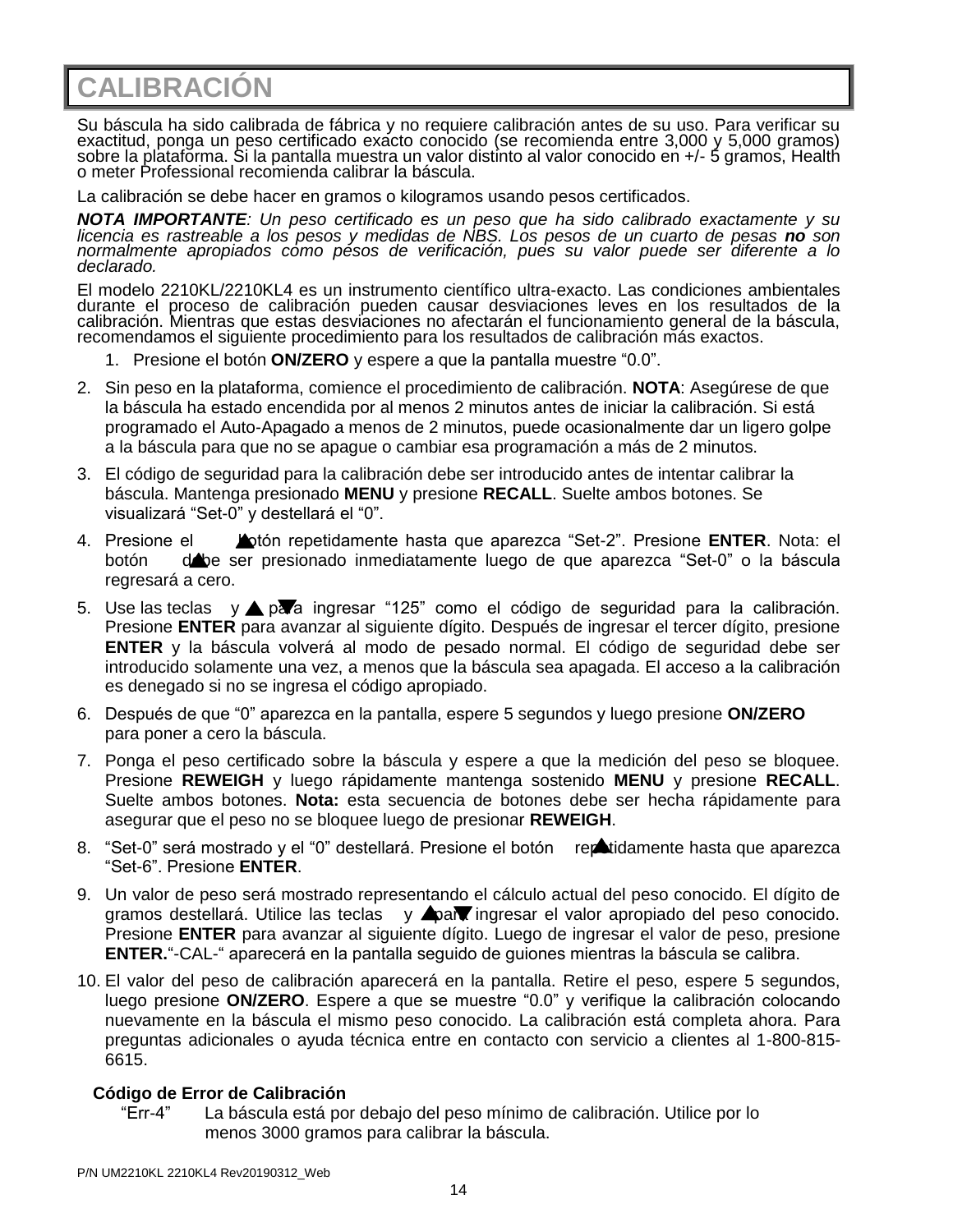### **Resolución de Problemas**

Antes de entrar en contacto con el personal de servicio, consulte las instrucciones siguientes para comprobar y corregir cualquier falla. Si tiene usted otras preguntas, llame al Servicio a Clientes de Health o meter® Professional Básculas al 1-800-815-6615.

| Síntoma                                                                    | <b>Posible Causa</b>                                                                                            | <b>Acción Correctiva</b>                                                                                                                                                                                                                                                                                                                                                                           |
|----------------------------------------------------------------------------|-----------------------------------------------------------------------------------------------------------------|----------------------------------------------------------------------------------------------------------------------------------------------------------------------------------------------------------------------------------------------------------------------------------------------------------------------------------------------------------------------------------------------------|
| La báscula no enciende                                                     | Las baterías no fueron<br>3.<br>colocadas correctamente.<br>4. Las baterías no están<br>completamente cargadas. | Compruebe que las<br>3.<br>baterías están "asentadas"<br>apropiadamente en la<br>bandeja de baterías.<br>Consulte la sección de<br>ensamblaje en la página 7<br>para tener acceso a las<br>baterías y comprobar su<br>posición.                                                                                                                                                                    |
|                                                                            |                                                                                                                 | 4. Compruebe que las<br>baterías sean recientes y<br>nuevas y que estén<br>insertadas apropiadamente<br>en la bandeja de baterías.                                                                                                                                                                                                                                                                 |
| Lecturas de peso<br>incorrectas                                            | 3. La bandeja está tocando<br>la pared u otro objeto.<br>4. La bandeja no está<br>nivelada.                     | 3.<br>Para comprobar, retire<br>todos los objetos de la<br>bandeja. Encienda la<br>báscula. La pantalla debe<br>mostrar "0". Presione<br>suavemente sobre la<br>bandeja con su dedo y<br>libere. La pantalla debería<br>mostrar algún valor de peso<br>y después rápidamente<br>volver a "0".<br>4. Asegúrese de que la<br>bandeja se acopla<br>totalmente sobre los cuatro<br>pernos de fijación. |
| Lectura del peso<br>consistentemente<br>demasiado alta o<br>demasiado baja | 3. La báscula está<br>descalibrada.<br>4. Posible cable roto en el<br>conector.                                 | Vea la sección de<br>3.<br>Calibración en la página 13<br>para recalibrar la báscula.<br>Contacte a Servicio a<br>4.<br>Clientes de Health o meter<br>Professional Básculas al 1-<br>800-815-6615.                                                                                                                                                                                                 |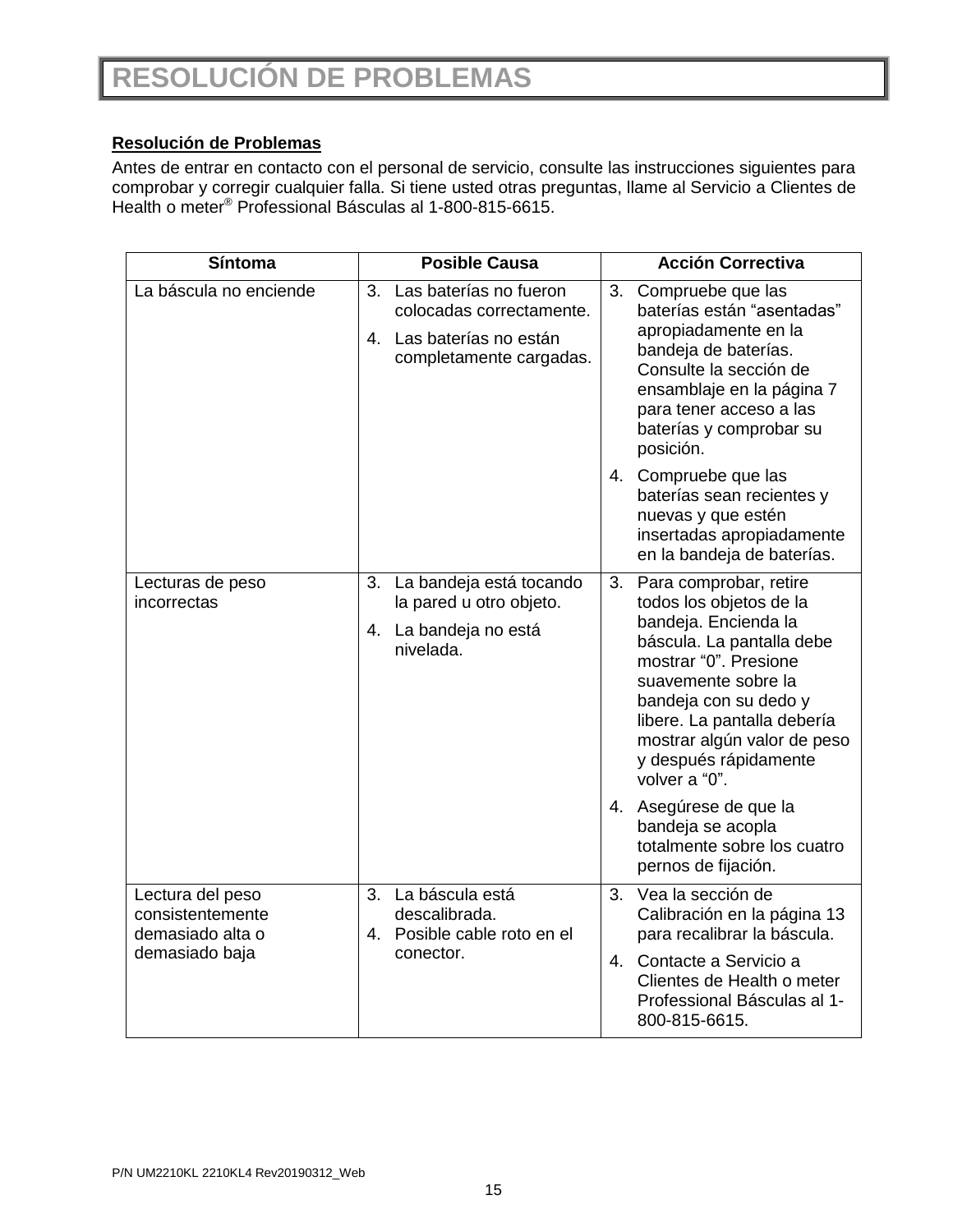## **MANTENIMIENTO**

### **Limpieza y Desinfección**

El cuidado apropiado y la limpieza son esenciales para asegurar una larga vida de pesaje exacto y efectivo.

### **Precaución: Desconecte la báscula de la fuente de energía del adaptador CA antes de limpiar la unidad.**

- 1. Health o meter® Professional recomienda el uso de una de las siguientes soluciones en un paño suave o toallita desechable.
	- solución suave de jabón y agua
	- alcohol isopropílico al 70%
	- solución de peróxido de hidrógeno, concentración 1-5%

Después de la limpieza/desinfección, pase un paño humedecido con agua y luego un paño limpio y seco. Para evitar la acumulación de residuos o superficies mojadas, asegúrese de que la pantalla y los componentes de la báscula están completamente secos luego de la limpieza.

- 2. Nunca utilice materiales ásperos o abrasivos para limpiar la báscula, ya que éstos arruinan el acabado de la misma.
- 3. No sumerja la báscula en agua o en ningún otro líquido.
- 4. No vierta ni atomice líquidos directamente sobre la báscula.